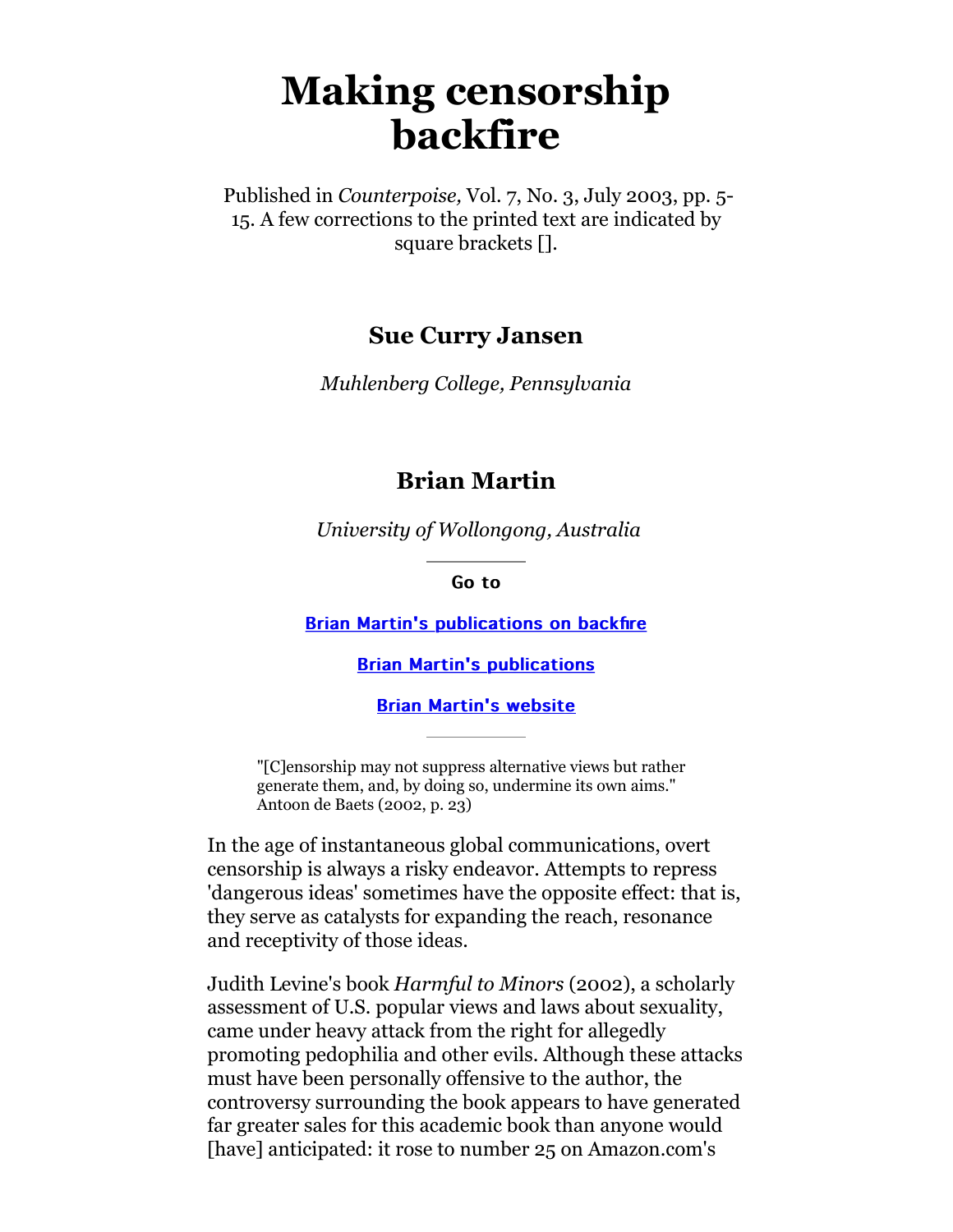bestseller list (Flanders, 2002).

An alert parent, Jeanne Heifetz, discovered that in recent years the New York State Department of Education had been systematically bowdlerizing classic literary texts for use on the state-wide Regents examinations, which public school students are required to take to graduate from high school. In a case of political correctness gone mad, the test preparers had expunged virtually any mention of race, religion, ethnicity, sex, nudity, alcohol, and anything else they thought might offend someone for some reason. Heifetz took the story to the *New York Times*, which ran it on the front page of its Sunday edition (June 2, 2002) under the provocative headline, "The Elderly Man and the Sea? Test Sanitizes Literary Texts." Public outrage was immediate and vociferous. Writers, publishers, free speech groups protested; anti-censorship groups held press conferences; late night television comedians reveled in parody; and the state's Education Department became the laughing stock of the nation for its attempts to correct the politics and manners of dead writers.

During the twilight years of the Soviet Union, censorship and exile of Alexandr Solzenitsyn provided the U.S. and its allies with a major propaganda victory. The Solzenitsyn affair not only exposed the tyranny of the Soviet censorship bureaucracy, it cast a global spotlight on the repressive character of the entire Soviet system. Solzenitsyn's massive three-volume work *The Gulag Archipelago* (1974, 1975, 1978) become an international bestseller; moreover, it cultivated a market for *The Oak and the Calf* (1980), an exhaustive account of the author's personal struggles with the Soviet censors. The Solzenitsyn affair, the house arrest of Andrei Sakharov, and the suppression of other dissident Soviet intellectuals galvanized internal as well as external opposition to the Soviet system. After years of exile in America, Solzenitsyn had his [Soviet] citizenship restored in 1990; he returned to Russia in 1994; and his banned works have now been published in his homeland. For a time the aging author even hosted a talk show on Russian state television; travel agencies now promote tours of Solovetsky Island, the site of the gulag (Stanley, 1995; Tsygankov, 2001).

These are but a few of many examples that illustrate the backfire effect described by Baets: in each case, attempts at censorship led to far greater awareness of the target than would have occurred without the interventions of censors. Of course not all censorship backfires; some forms of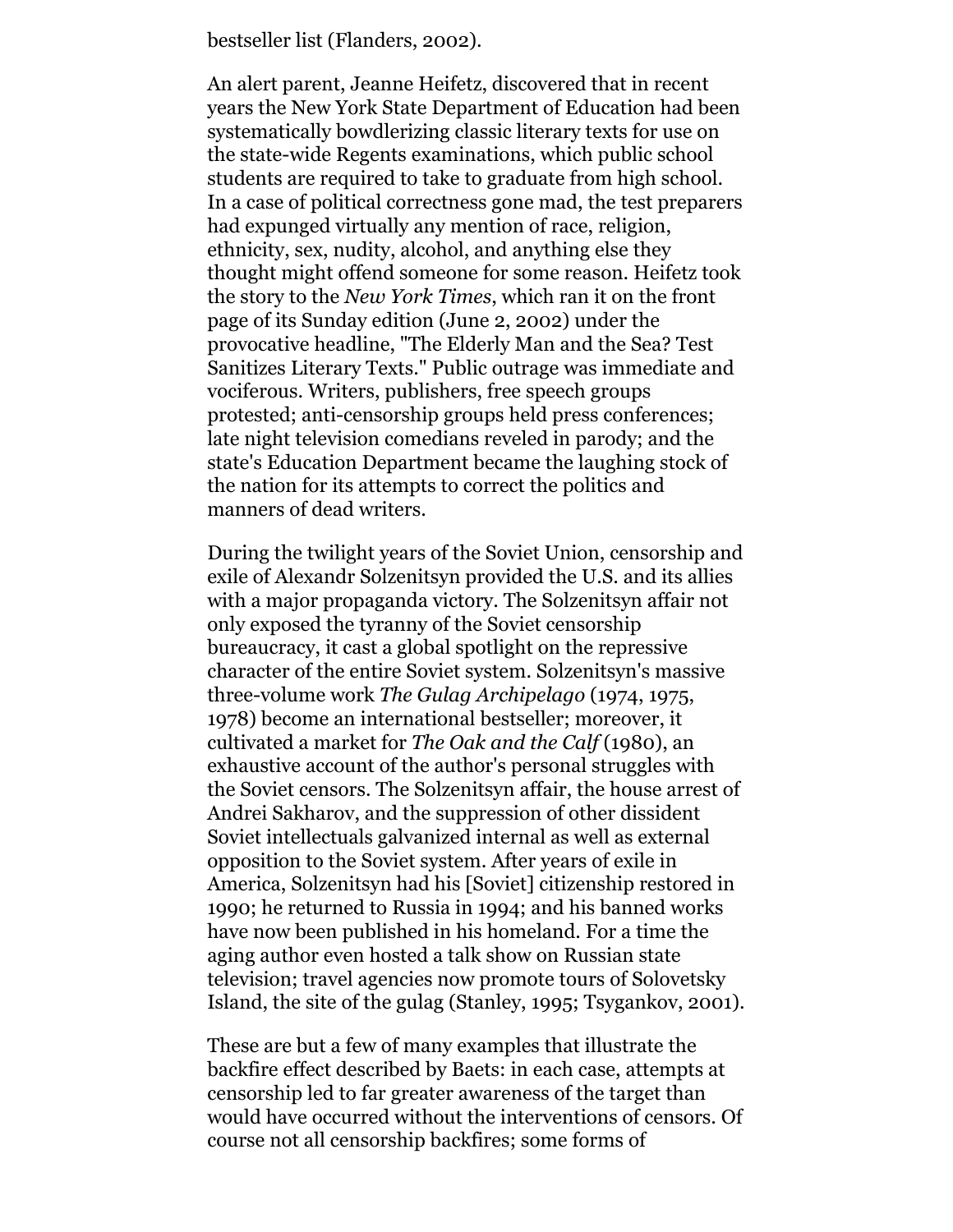censorship remain quite effective even in a digital age. The interesting question is, why do some censorship efforts backfire while others succeed?

Answering this question contributes to the advancement of freedom of expression by identifying strategies that activists can use to resist or counter censorship. To be sure, formal legal protections against censorship remain necessary cornerstones in all struggles against censorship; however, neo-liberalism is rapidly eroding, abridging, and, in some instances, eclipsing the effectiveness of the classic freeexpression franchises of the Western liberalism. Justice today is neither blind nor swift; and it usually carries very high price tags (Moyers, 1999; Soley, 2002). One practical defense against attempts to suppress or marginalize unpopular views is to develop an understanding of how censorship works in order to understand what catalyzes backfire. As more people learn how to activate this process, overt censorship is less likely to occur; and when it does, it is less likely to be effective.

The literature on censorship is vast, and continues to grow at a very rapid pace. Much of it is devoted to history, legal analyses, case studies, and theory; however, relatively little is aimed at equipping free expression advocates with strategies to arm themselves against censorship. Useful information can be excavated from between the lines of historical and autobiographical accounts of the methods of censors; that is presumably one of the reasons why such accounts are published retrospectively, for example, Nikitenko, *The Diary of a Russian Censor* (1975) and Curry, *The Black Book of Polish Censorship* (1984). Our intent is, however, more direct and proactive: not merely to describe censorship, but to identify ways of subverting it.

We begin by briefly outlining two relevant theoretical approaches: one drawn from propaganda studies, the socalled 'boomerang effect,' and the other drawn from nonviolence theory, the concept of 'political jiu-jitsu.' We then describe how these concepts can be extended to provide insight into how struggles are waged between censors and their opponents. We offer three short case studies, which illustrate how these dynamics work: the McLibel case, the Salman Rushdie case, and recent attempts by partisans on both sides of the Israeli-Palestinian conflict to limit free exchanges of ideas. We conclude with some tentative generalizations.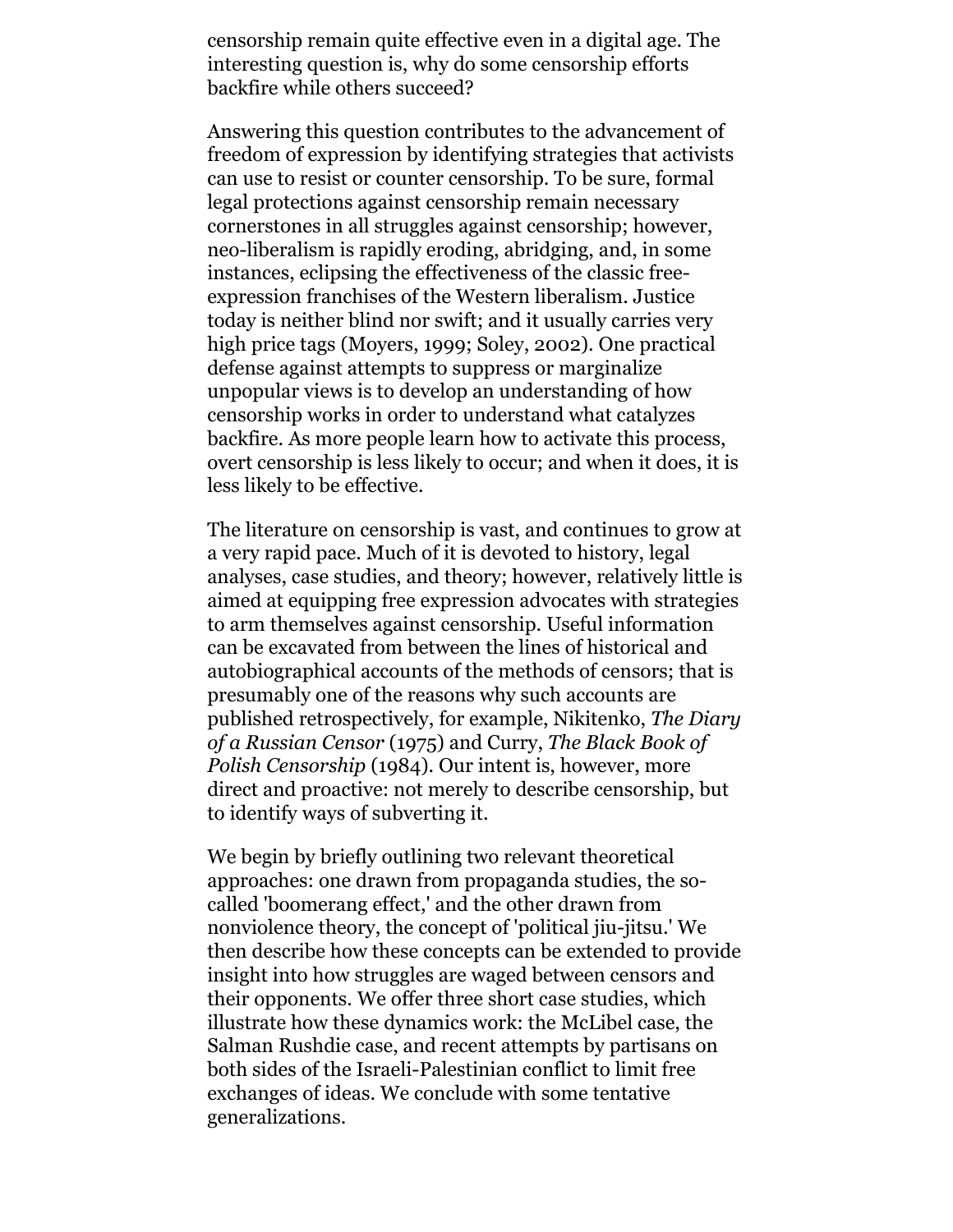# **The boomerang effect and political jiu-jitsu**

Propaganda - the systematic promotion of a particular point of view, often through dissemination of selective or false information - can be considered a face of censorship, since contrary views are hidden or misrepresented. Propaganda, like other forms of censorship, sometimes backfires, generating antagonism rather than support for the view that is being promoted. This has been dubbed "the boomerang effect."

In a kind of double irony, the boomerang concept itself boomeranged as it migrated from its origins in U.S. military strategy documents into the annuals of critical sociological theory and media activism. That is, the boomerang effect, a concept developed by the U.S. Government during World War II in an effort to ensure production of effective war propaganda, created a template that has subsequently been useful in criticizing and countering U.S. propaganda. The boomerang effect has also gained some traction in critiques of corporate propaganda: advertising and public relations.

In their classic formulation of the boomerang effect, Paul Lazarsfeld and Robert Merton (1949) give four reasons why people may respond "inappropriately" to propaganda: (1) the authors of the propaganda may misjudge the psychological state of the audience; (2) different people respond differently to the same message, so some will respond negatively; (3) different themes in a piece of propaganda may send contrary messages; and (4) people's personal experiences may be contrary to what is portrayed in propaganda, leading them to reject everything that is said. Published after the war, Lazarsfeld and Merton's account of war propaganda entered sociological discourse at a juncture when there was already a well-established critical literature on propaganda analysis. Pioneered by Alfred McClung Lee and Dorothy Briant Lee during the 1930s, critical propaganda analysis was both a theoretical and activist enterprise: an extension of the popular education movement spearhead founded by educational reformer John Dewey. The Lees sought to arm citizens against propaganda and demagoguery by educating them in the "ABCs of propaganda analysis;" their explications of the devices or "tricks of the trade" that propagandists use to deceive the public remain widely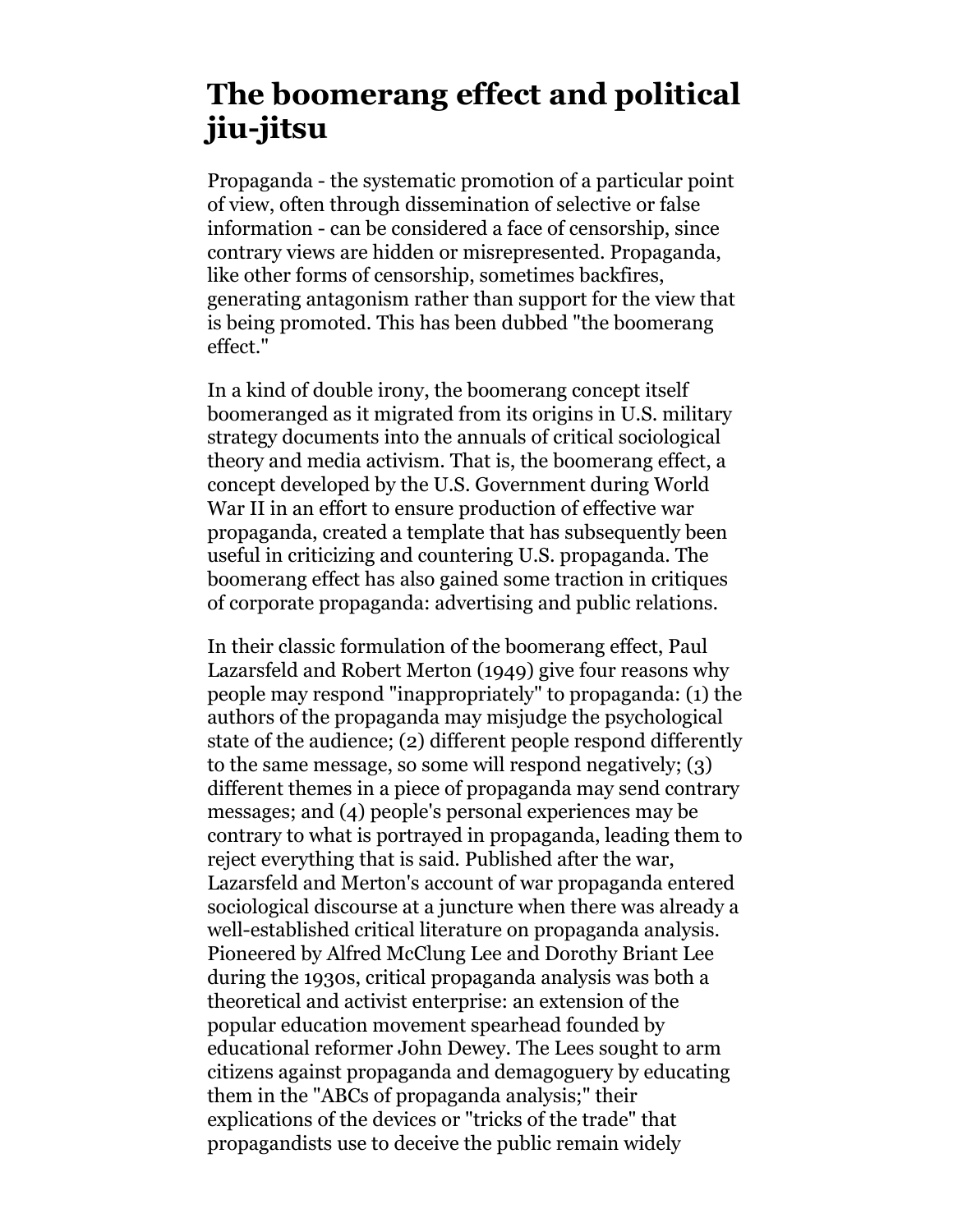respected. Within the post-war context, Lazarsfeld and Merton's account was typically read and taught as a critical analysis of propaganda, not an affirmation of its use. At worst, it was interpreted as the work of reluctant propagandists recruited to the service of a just war.

"Blowback" is a related term that has been used to describe a similar (or the same) dynamic in the realm of policy studies. In fact, while U.S. commentators refer to foreign policies that have unintended negative domestic consequences as blowback, Israelis use boomerang effect to describe the same phenomena (Cosmos, 2002). In the U.S. context, the term has a strong critical edge; see, for example, Simpson (1988) and especially Johnson (2000), whose analysis is widely cited by the left to explain Al Qaeda's 2001 attacks on New York and Washington.

Nevertheless, critical media and policy analyses remain minority and oppositional positions in the U.S. As a result, there is a relative paucity of critical studies of government or corporate censorship, qua censorship. To our knowledge, the boomerang concept has never been directly applied to censorship studies. Certainly, no one has systematically examined how the backfire dynamic can be deliberately used to advance free expression.

Nonviolence theory offers a more promising theoretical entry point, because it is directly oriented to empowerment of activists. Consider a group of peaceful protesters who come under brutal assault by police. Many of those who witness or hear about such an assault respond with outrage, generating more support for the protesters and weakening resolve among the police. For example, in 1998 Indonesian students were active in protesting against dictatorial ruler Suharto. On May 4th at Trisakti University, police opened fire, killing four students and two others. Rather than deterring protest, the killings generated enormous outrage and overnight escalated the scale of protest immensely. This was the turning point in the struggle that led to Suharto's resignation.

In order for violence to backfire, it is vital that protesters are not violent themselves. If there is perceived to be violence on both sides, no matter how imbalanced, observers are less likely to identify with protesters, even if they perceive their cause as just. This is the reason that police try to provoke protesters or use agents provocateurs to foment violence. If even a few protesters are violent, violence against protest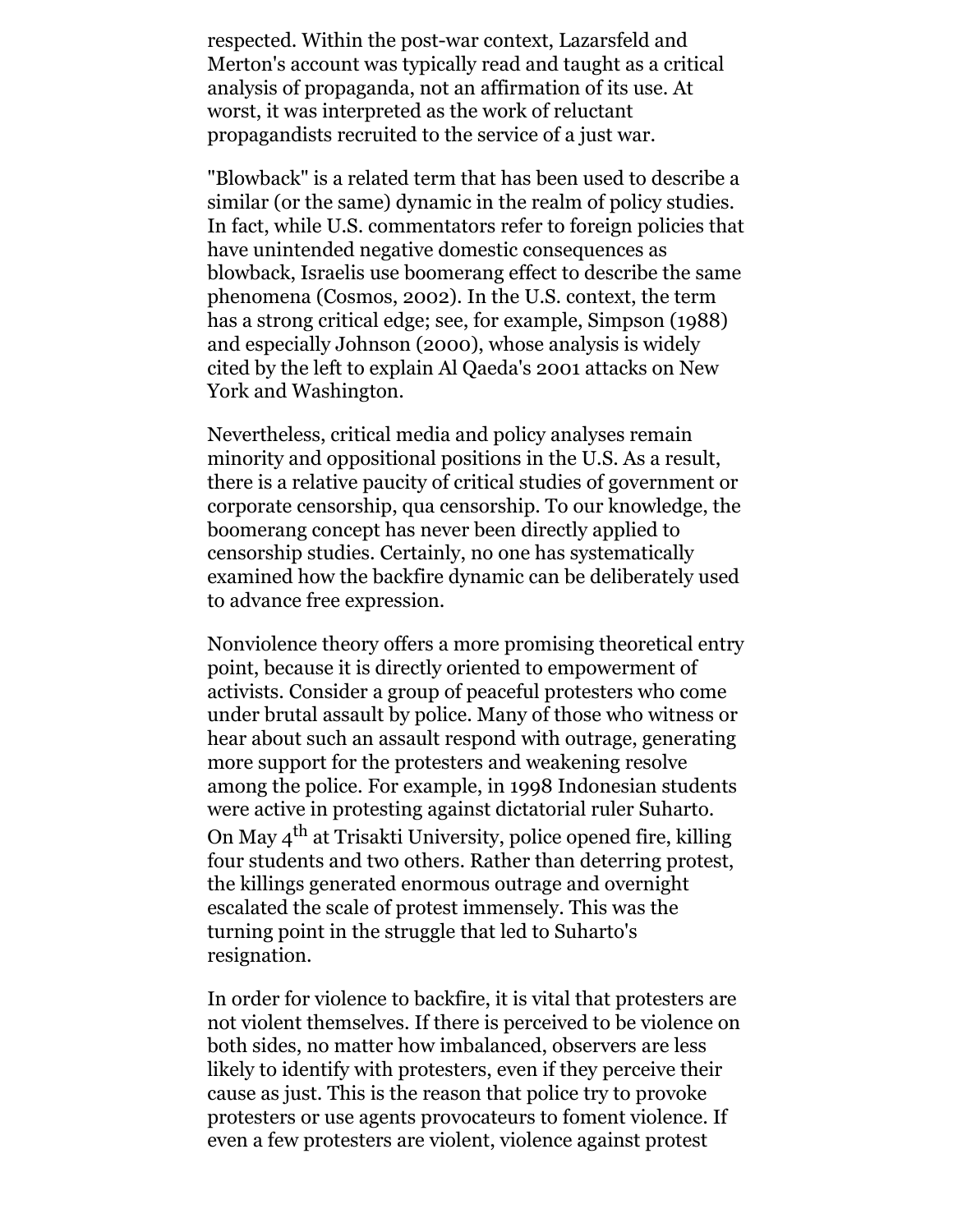movements is seen as more legitimate.

For violence against peaceful protesters to backfire, it is necessary for others to be aware of what is happening. In 1930 in India, Gandhi led a march to the sea with the intent of making salt, which was in violation of the British monopoly. At the culmination of the march, many satyagrahis - nonviolent activists - submitted without resistance to brutal beatings by the police, with many of the satyagrahis sustaining serious injuries. British authorities claimed that the protesters were faking their injuries. But U.S. journalist Webb Miller independently reported the events, helping to change opinion in Britain and the United States. Gandhi's tactics generated massive support in India, weakened British colonial resolve and garnered support from third parties (Dalton, 1993; Weber, 1993).

Martin Luther King, Jr. and his associates consciously used Gandhi's nonviolent tactics to model their leadership of the U.S. civil rights movement during the 1960s. Participants in civil rights marches were instructed not to retaliate even in the face of overwhelming police brutality. The quiet dignity of the black protesters, chronicled on the network television news programs, evoked great public sympathy among both blacks and whites while representations of the ignorance and cruelty of Southern law enforcement officers like Bull Conner incited revulsion, especially in the heavily populated Northern and Western states. Nonviolence cultivated sympathy among the eye-witness observers in the press, who, in turn, created and disseminated sympathetic images and narrative accounts of the struggles against segregation in the South. Police violence helped to turn the tide of public opinion against racial injustice. Conversely, white support for the movement ebbed significantly after King's murder when some black militant and black power advocates espoused violent tactics, and images of rioting, burning, and looting of businesses in ghetto neighborhoods of major U.S. cities became part of the nightly television news reports (Branch, 1989, 1999).

In November 1991 in Santa Cruz cemetery in Dili, East Timor, hundreds of peaceful mourners were killed by Indonesian troops. Western journalist Max Stahl recorded the massacre on videotape and smuggled it out of the country; when broadcast on television internationally, images of the atrocities galvanized support for the East Timorese liberation struggle (Kohen, 1999, pp. 160-187).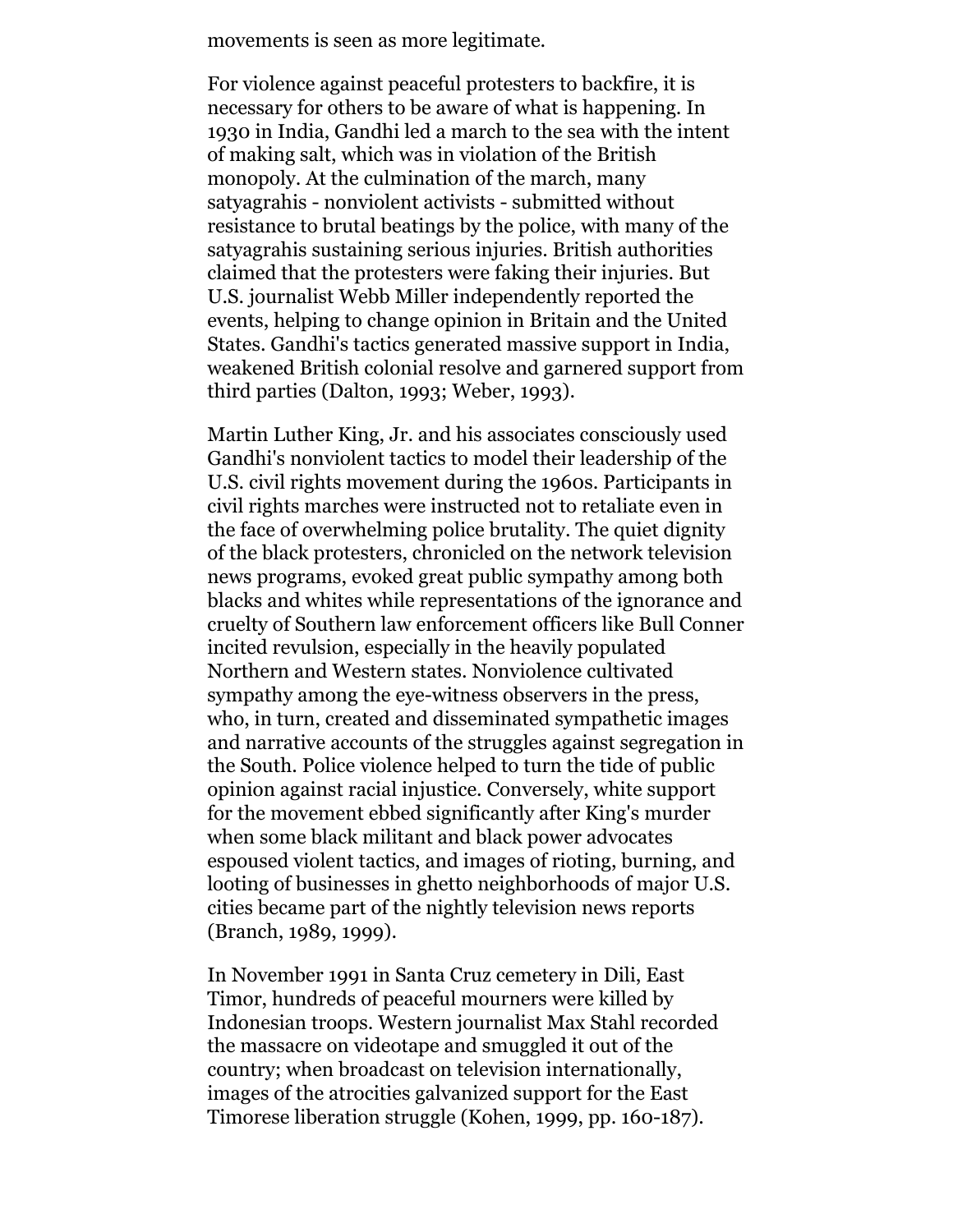On a lesser scale, the same process can be seen in the beating of Rodney King, which rebounded against the Los Angeles police. Although there are numerous reports of police beatings, the assault on King was captured on videotape, making police denial far more difficult to sustain.

Gene Sharp, the world's leading nonviolence researcher, coined the term "political jiu-jitsu" for the process by which violent attack on nonviolent activists can backfire. As in the sport of jiu-jitsu, the strength of the attacker is turned to their disadvantage. Sharp (1973) documented nearly 200 different methods of nonviolent action, for example petitions, banners, mock awards, protest disrobings, motorcades, teach-ins, social boycotts, sanctuary, peasant strikes, prisoners' strikes, boycotts of elections, sit-ins, guerrilla theater, selective patronage and alternative markets. Political jiu-jitsu is part of what Sharp calls the dynamics of nonviolent action, whose typical steps include (1) laying the groundwork, (2) challenge that brings repression, (3) solidarity and discipline in the face of repression, (4) political jiu-jitsu, and (5) redistribution of power. Sharp's framework is based on examination of large numbers of struggles; political jiu-jitsu describes a process that has been frequently observed in history. For example, South African police on March 21, 1960 opened fire, without warning, on black protesters, killing a number of them; this event, called the "Sharpeville massacre," triggered outrage across the world, leading to sanctions and greatly increased support for opponents of apartheid.

The idea of political jiu-jitsu can readily be applied to struggles against censorship. Sharp divides nonviolent action into three general categories: protest and persuasion; noncooperation (such as strikes and boycotts); and intervention (such as sit-ins). Many of the methods of protest and persuasion are the simple exercise of free speech, such as signed public statements, banners, skywriting, symbolic lights, and skits. Nonviolent action is defined as action that goes beyond ordinary political action such as voting or handing out leaflets; a public speech is a routine event in many countries but in a dictatorship it would count as nonviolent action. Whether or not an action is labeled "nonviolent," the process of political jiu-jitsu can occur.

Within Sharp's framework, writing and publishing would ordinarily be viewed as routine exercises of free speech in liberal or post-liberal societies. They rise to the level of nonviolent action when censors, with or without credentials,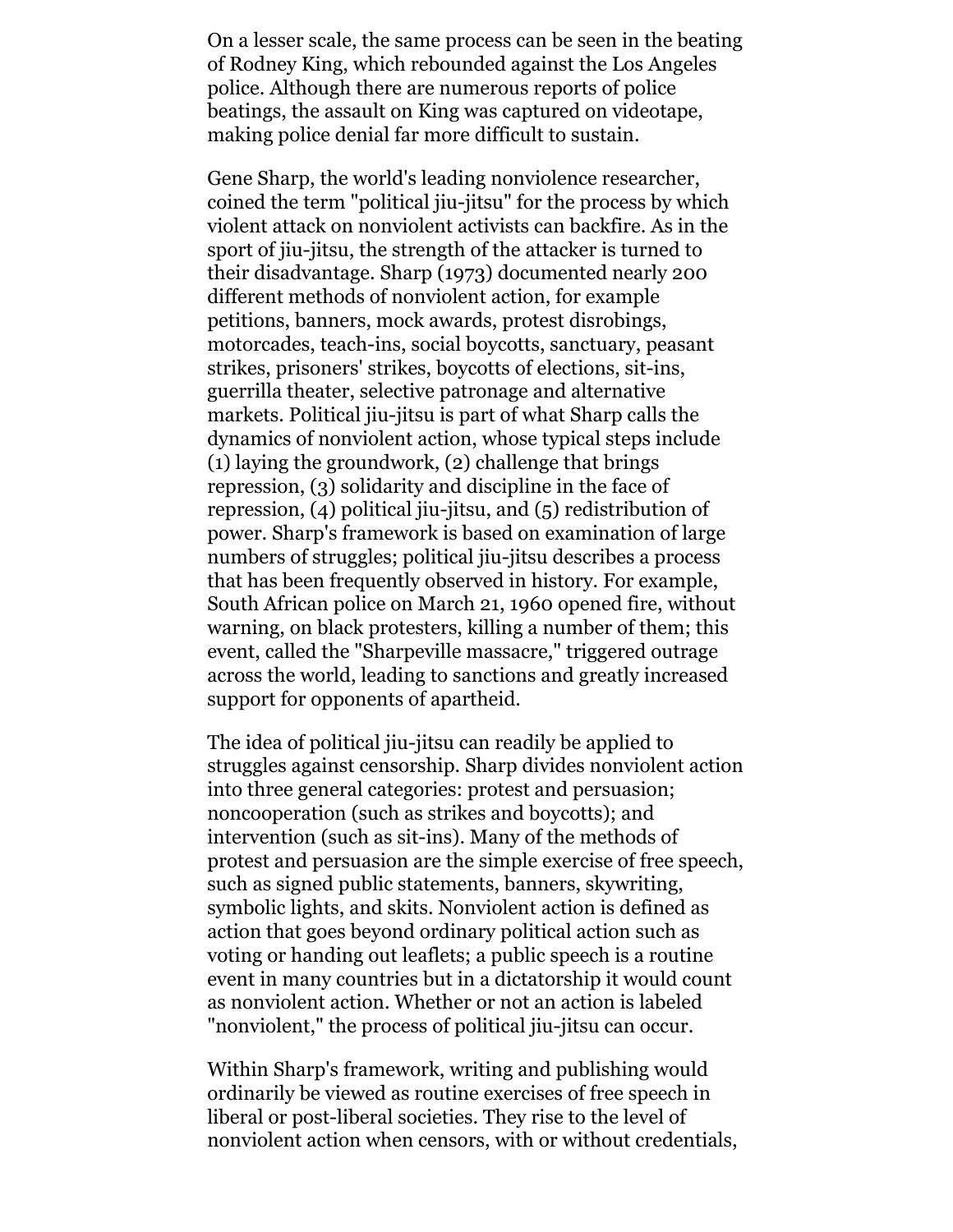intervene in these exercises either prior to or after a creative work enters the public sphere. Under such conditions, political jiu-jitsu may occur in reaction to censorship.

What are the keys to triggering political jiu-jitsu? Sharp does not give a precise answer, but some elements in the causal chain can be inferred. First, there is repulsion against violence in itself. Second, there is a sense of injustice, as when people are physically assaulted even though they have not caused harm to anyone else. Or the injustice may be manifest in flagrant discrepancies between official policies and corrupt practices. Third, there is a marked disproportion between an act - a peaceful protest - and the response to it, a major assault. In the Sharpeville massacre, some protesters threw stones (without causing serious injury); lethal force by the police was seen as an excessive response. Sharp (1973, p. 660) points out that, "The extreme disproportion between the repression and the demonstrators' behavior shocked world opinion."

The same elements are present when censorship backfires. Some observers are repulsed by the very fact of censorship. Others are incensed by the injustice involved. Still others respond to the disproportion between the acts - speaking, writing, publishing, or creating works of art - and the heavyhanded responses of those who would suppress these acts.

Most censors know that censorship can backfire. There are many strategies that they use to inhibit or prevent backfire. The first and most obvious method is to try to reduce awareness that censorship has occurred: that is, censors censor the fact of censorship. As in Orwell's *1984,* the rewriting of history is most effective when carried out in secrecy. For example, when controversial works are submitted to book publishers or film producers, it is easy to reject them on the grounds that they are not of sufficient caliber or that they will not sell. "Market censorship" (which virually never operates under its own name) is considered a legitimate form of censorship in capitalist societies - just good business! Authors of works rejected as unworthy or unprofitable are expected to accept their failure without complaint. If an author is too prominent to be silenced this way, a publisher may publish the book but privately ensure that it disappears leaving few traces. Publishers in the U.S. call this "privishing:" it is a tactic used "to kill off a book that, for one reason or another, is considered 'troublesome' or potentially so" (Colby, 2002, p. 16). Publishers do this by cutting off the book's support system: reducing the initial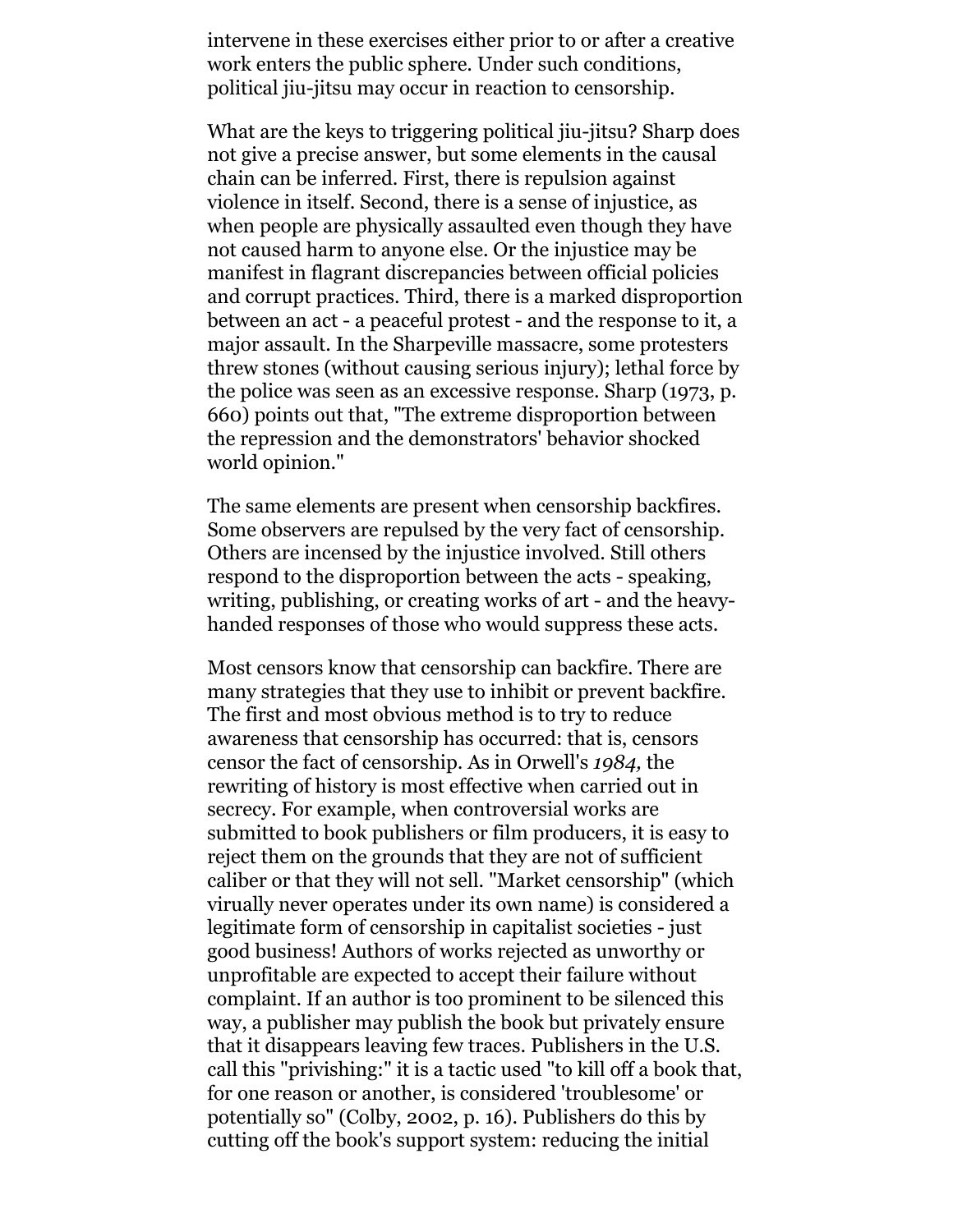print run so it cannot make a profit, providing little or no advertising, failing to send out review copies, and canceling promotional tours.

Another way to censor the existence of censorship is through threats, such as threatening to sue for defamation, which may lead the writer to self-censor or the publisher to bypass a book as too hot to handle. Many court settlements of whistleblower cases include so-called gagging clauses, enjoining all parties to say nothing about the details of the settlement, including the existence of the non-disclosure clause. Such clauses are typically imposed by the employer as a condition of the settlement. Threats can be implicit too, as when a scientist is instructed by the boss not to present a paper to a conference, or to remove sensitive comments; the implication is that refusal would lead to more serious measures.

To counter censorship of censorship, there are two key components: documentation and publicity. Documentation of the existence of censorship is essential, otherwise there is little prospect of convincing anyone that censorship has occurred. Without adequate evidence, claims of censorship can be counterproductive, rebounding on the credibility of the claimant. In many cases collecting evidence is difficult, time-consuming or risky. Direct evidence may be impossible to obtain, especially since the censor is bound to cloak actions in legitimate terms and often believes in the rationalizations offered. One way to reveal censorship is to expose double standards. For example, CNN, which routinely airs issue-oriented advertising, refused to accept advertisements from non-profit groups opposing passage by the U.S. Congress of the 1996 omnibus Telecommunications Act. Similarly, other U.S. media outlets systematically ignored or undercovered debates about the bill, which was written at the behest of lobbyists for major media and telecommunication conglomerates. Activists, using alternative media, exposed the double-standards, but the bill passed.

The second key component is publicity: a wider audience must be informed about the censorship in order to mobilize support. As in Gandhi's salt march or the Rodney King beating, the combination of documentation and publicity provide a powerful way of overcoming censorship of censorship. Authors who already have some visibility can sometimes use the mainstream media as a bully pulpit to make their case; less well-known figures can use alternative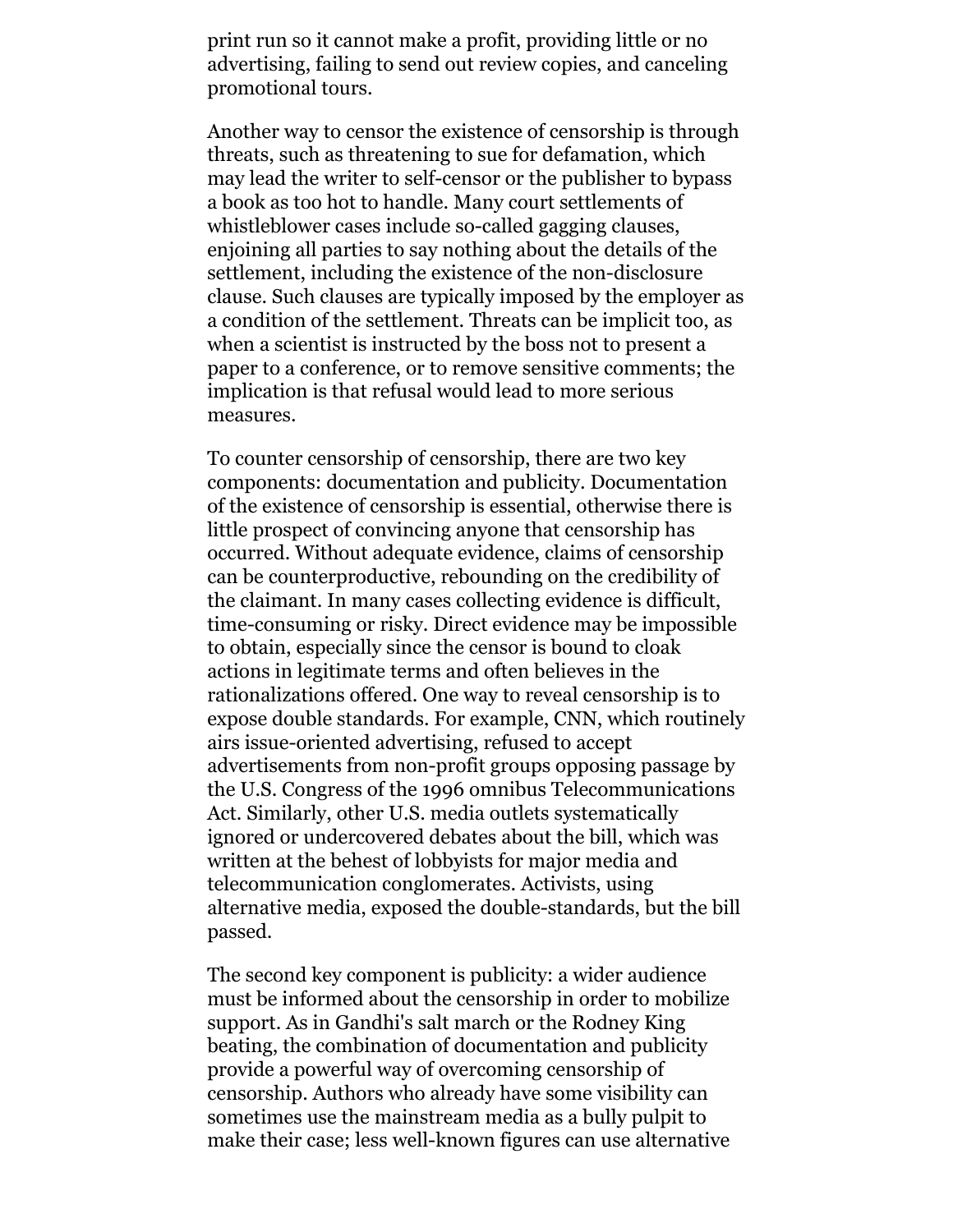media or the internet to publicize their grievances. Western supporters of Solzenitsyn, Sakharov, Pasternack and other Soviet dissidents successfully used the ideological climate of the Cold War to advance their work. Authors with strong cases can appeal to anti-censorship groups, librarians' associations, and professional organizations in their particular areas of expertise for support. Attaching a censorship case to established political causes can also work. An author whose manuscript is considered potentially 'troublesome' because, for example, it contains damaging information about the use of growth hormones in beef production might align him or herself with campaigns against breast cancer or for the environment.

Another standard method for justifying censorship is attacking the censored. For example, a censored author might be castigated as incompetent, immoral, disloyal, unreliable, unstable, paranoid, or greedy. No work is ever perfect; a trivial error, perhaps even the work of a careless typographer or editor, may be used as a rationale for discrediting an entire book. In some countries, censored authors and journalists are imprisoned, tortured, or killed. Some attacks are directed against individuals, such as denigration of Noam Chomsky, whose books, articles, and talks are largely excluded from the mainstream U.S. media (Croteau and Hoynes, 1994). Other attacks are generic, such as media scapegoating of prisoners, homeless people, anarchists, or drug addicts, while providing little or no opportunity for representatives of these groups to express their viewpoints in mainstream forums.

An effective response to attacks is valorization of the censored, for example through documentation of quality, evidence of good intentions, and endorsements from valued sources. To counter attacks on a banned artist, it can help to show previous favorable responses to the artist's work, prizes received, endorsements by other artists, and evidence of modest income or charity towards others. It is unfair, but those who are censored are frequently held to a higher standard of behavior than are others. The reality of political jiu-jitsu is that nonviolent activists are expected to behave far better than those who assault them: the slightest breakdown in nonviolent discipline or evidence of selfseeking behavior can be used to discredit an entire movement. Likewise, those who complain about censorship are often expected to be without blemish. Those who intend to push boundaries should expect this sort of treatment and be prepared. Nevertheless, living a flawless life is no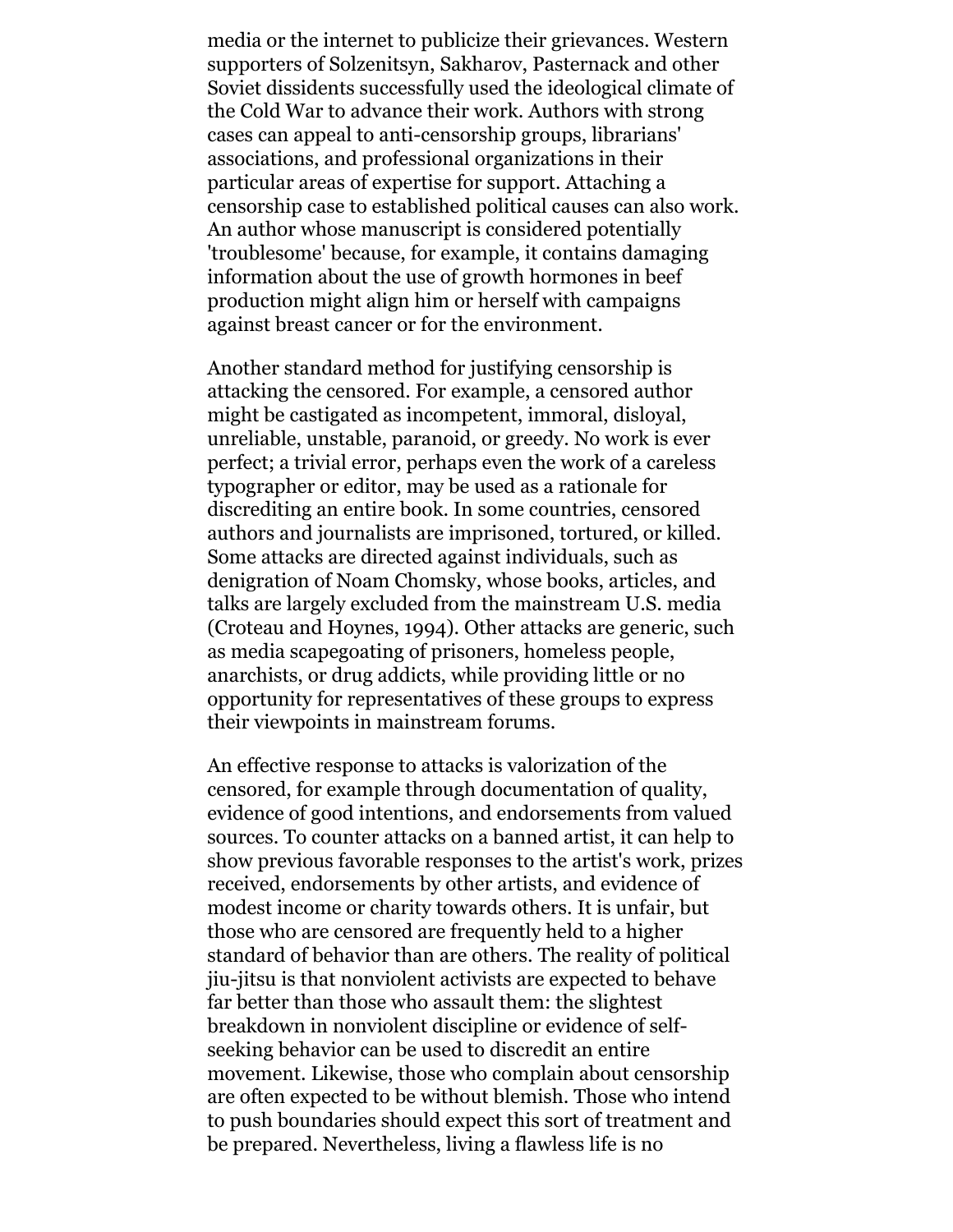guarantee against personal attack: misrepresentations, circulation of rumors, and manufacturing of evidence are grist for the mills of censors.

Personal attacks can backfire. By revealing the attacks and proving that they are groundless, the victim of the attack can mobilize greater support. In responding to attacks, however, it is usually better to avoid the temptation to counterattack. Like violent retaliation, verbal retaliation or, even worse, attempts to censor the censor, surrender the high moral ground that those who have been unfairly attacked occupy: it can open the victim up to the charge of holding double standards.

The backfire effect can also be stopped or reversed if a victim resorts to formal procedures such as grievance hearings or litigation. An employer can claim that due process was followed in dismissing an employee, even if the dismissal occurred immediately after the employee had released documents about corporate malfeasance to an outside auditor, thereby challenging one of the most pervasive forms of censorship, the legal or de facto ban on employees revealing on-the-job information to outsiders. If the employee decides to fight the dismissal in court, it is an unequal battle, since the corporation has far more money and time to wage the case. Yet many people see official channels - grievance procedures, auditors, ombudsmen, courts, Congressional committees - as balanced venues for seeking the truth. Therefore, once the matter enters such channels, the prospects for invoking political jiu-jitsu are minimal.

Dissidents are often encouraged to use official channels. In the US, where television shows give the illusion that justice is regularly and swiftly dispensed, courts are often an avenue of first resort. Whistleblower laws encourage disclosures to official bodies but not to the media, though official bodies are quite unlikely to help and media exposure is widely known to be more effective (De Maria, 1999; Devine, 1997). Views may differ about the value of using official channels. If, however, the primary goal is to invoke political jiu-jitsu, then official channel should usually be avoided or used strategically as forums for gaining wider publicity about the injustice the plaintiff has suffered. Our first case study illustrates how this kind of strategic use of the courts worked effectively in a famous recent struggle between two determined Davids and a corporate Goliath.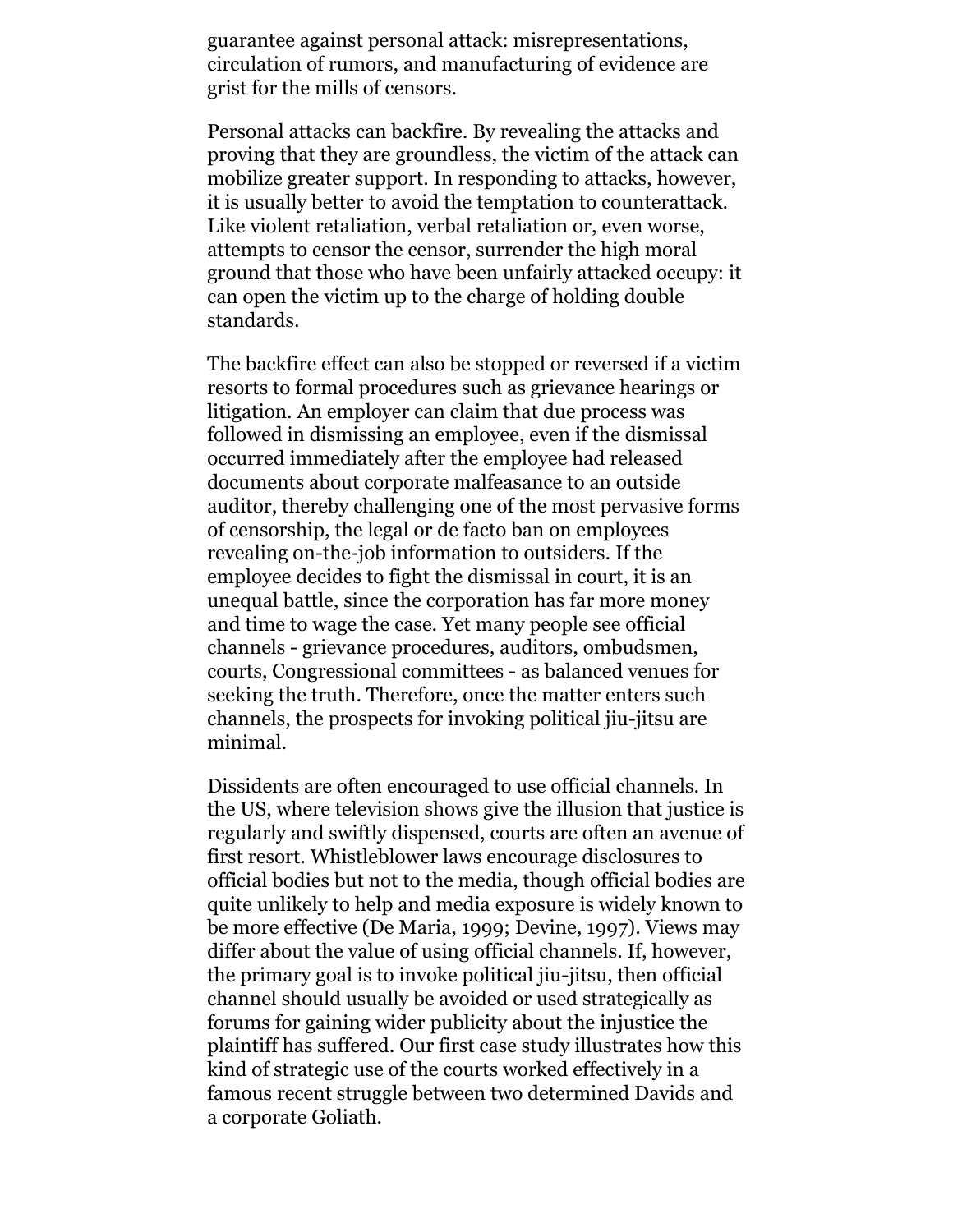## **McLibel: a defamation suit backfires**

London Greenpeace is a small anarchist group independent of the well-known environmental organization Greenpeace International. In the 1980s, London Greenpeace produced a leaflet called "What's wrong with McDonald's?" which criticized, among other things, the nutritional value of McDonald's food, the wages and working conditions of employees, and the clearing of rainforest for beef production.

McDonald's management had long taken a strongly proprietary stance in regard to its name - for example suing pre-existing family restaurants named McDonald's - and taking aggressive action towards critics (Donson, 2000). The company hired spies to infiltrate London Greenpeace. It collected evidence and sued five individuals for defamation. (It should be noted that British defamation law is much harsher than U.S. law (Hooper, 2000).) Three of the targets of the suit decided to withdraw, but two - gardener Helen Steel and postman Dave Morris - chose to fight the case. With little money, they ran the case themselves, learning the law as they went along. The case ended up being the longest running legal action in British history. McDonald's won the case: the judge ruled that some claims in the leaflet were false and awarded £60,000 against Steel and Morris (they have appealed). But for McDonald's, it was a public relations disaster. Steel and Morris's defense generated enormous sympathy, enabling them to obtain some free legal advice and to call many witnesses at no cost to them. The judge ruled that many of the damaging claims in the leaflet had been proved true. More importantly, the case generated enormous publicity, almost all of it hostile to McDonald's. Worse still for McDonald's, supporters set up a website called McSpotlight that grew like topsy and soon contained masses of information critical of McDonald's. As a consequence of all this activity, the original leaflet, "What's wrong with McDonald's?" was read by millions of people, far more than if McDonald's had ignored London Greenpeace entirely. The case, commonly called McLibel (Vidal, 1997), has become an object lesson to other corporations on the dangers of suing critics.

The McLibel case illustrates how censorship can backfire. McDonald's sought to censor its critics through the threat of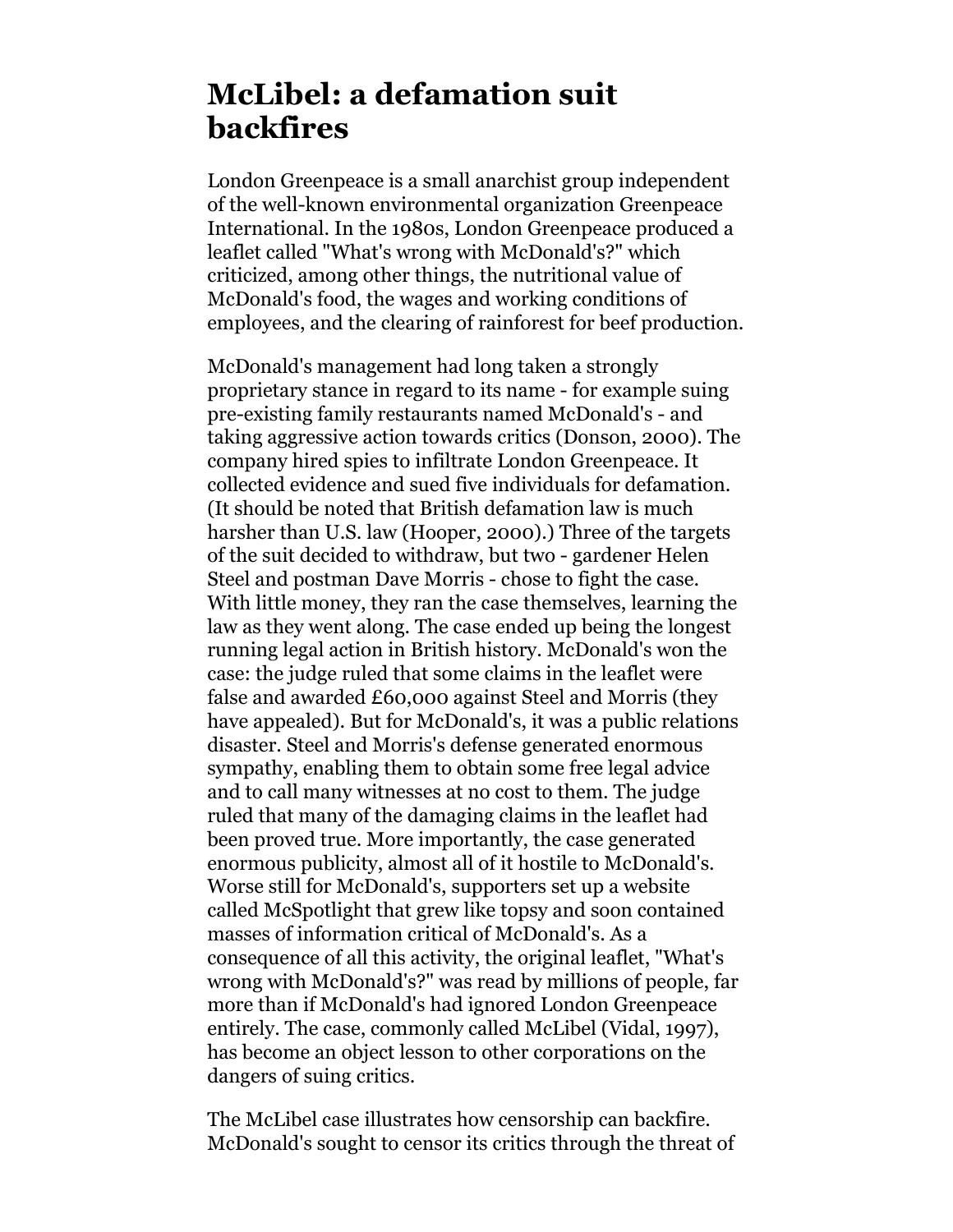defamation action. This certainly had the potential for a jiujitsu effect, given that the response by McDonald's was grossly disproportionate to the action by London Greenpeace: a high-powered lawsuit to stop limited circulation of a leaflet by an obscure anarchist group. If everyone in London Greenpeace had acquiesced, then only a limited number of activists and supporters would have known about McDonald's attempt to suppress criticism probably about as many people as had received the original leaflet. By refusing to succumb, Steel and Morris took the essential first step in making the censorship backfire.

The second essential step was making people aware of the attack. In tandem with their legal efforts, Steel, Morris, and their supporters publicized the case. We have argued that official channels can serve censors; if Steel and Morris had just gone to court without wider publicity, this would not have been very damaging to McDonald's. Instead, McLibel campaigners used the court process as the springboard for publicity, making every legal step a negative for McDonald's. Indeed, McDonald's sought to settle the case on a number of occasions but Steel and Morris refused to compromise on key points.

As members of an anarchist group, Steel and Morris might seem obvious targets for denigration. What seems to have protected them from attack was their commitment to principle: they challenged McDonald's on substantive grounds - the matters in the leaflet - and grounds of free speech. There is no evidence that they tried to benefit personally from the case, for example to obtain money from the media - if they had, this could easily have been used against them. By sticking to their working class roles, they emphasized the disproportionality between the rich, powerful, and unscrupulous attackers and the poor yet principled defenders.

It is important to note that Steel and Morris did not achieve this on their own. The efforts of numerous supporters were essential to making McDonald's legal action so counterproductive. Mobilization of support is a key to making censorship backfire.

#### *The Satanic Verses***: book censorship backfires**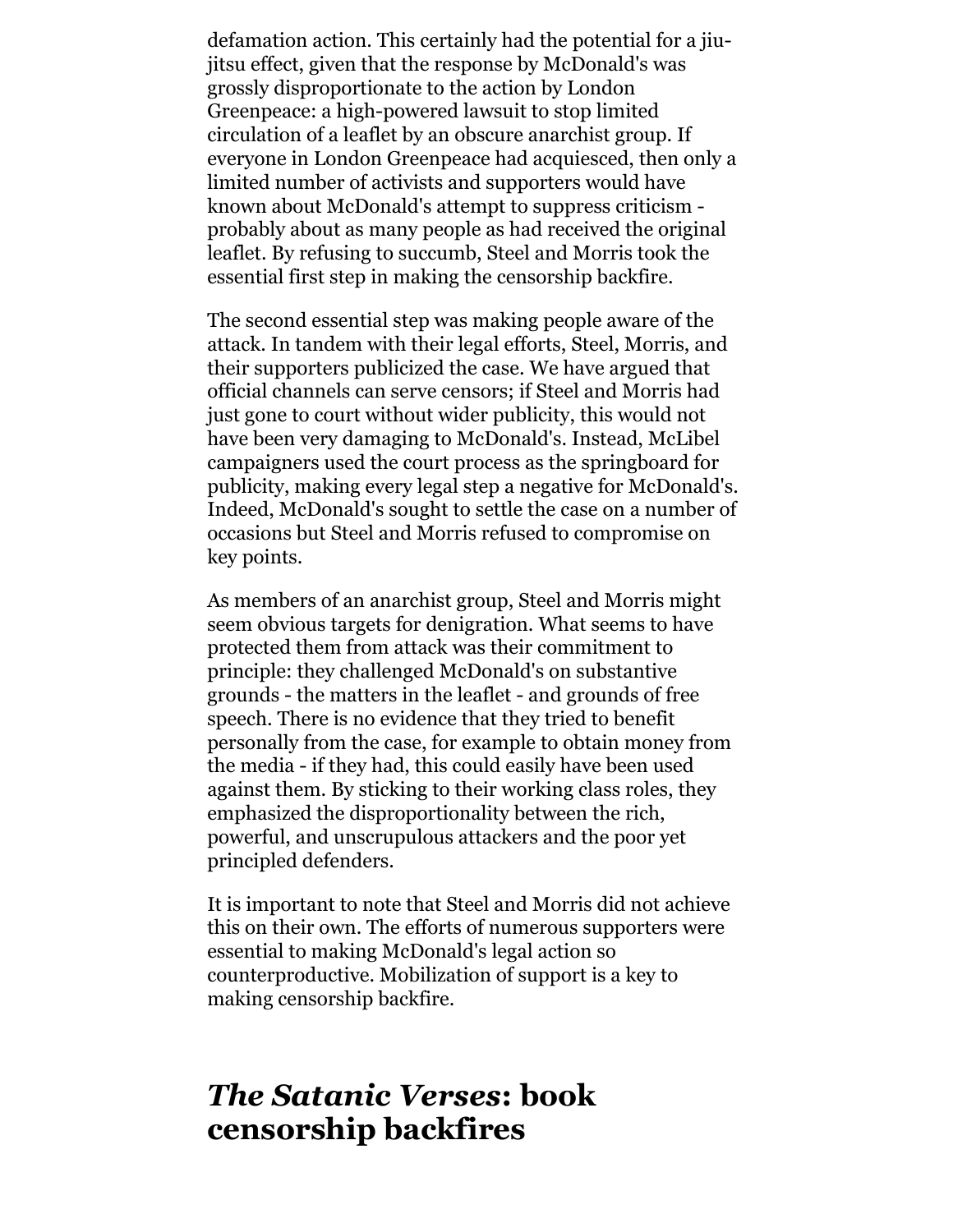Publicity is a powerful means of triggering backlash, and publicity in censorship cases is relatively easy to generate if certain preconditions are met. First, the censored writer is well established, well networked, or championed by someone who is; that is, the writer can be presented to the media as creditable, with a meritorious case. Second, the cause celebre resonates in positive ways with larger ideological agendas or with the perceived interests of media organizations and/or the professional values of journalists.

No recent attempt at book censorship has received as much global publicity as the case of Salman Rushdie's *The Satanic Verses*. The story began in India when a Muslim member of Parliament, Syed Shahabuddin, who admitted he had not read Rushdie's book, petitioned the government of Rajvi Gandhi to ban the novel on the grounds of blasphemy. The Indian Government, sensitive to religious conflict, issued a ban on October 5, 1988. After Pakistan, Bangladesh, Egypt, and South Africa quickly followed suit, black marketed copies of the forbidden fruit were soon doing brisk business in the underground literary markets of all of those countries. Conservative interests in Pakistan escalated the affair by demanding that newly elected, Western educated, Prime Minister Benazir Bhutto force the United States to halt its publication of *The Satanic Verses.* When this ill-fated venture failed, anti-American riots broke out in Pakistan. The Pakistani fundamentalists then turned to Iran for help. In addition to irreverent, satirical, and salacious references to Islam, *The Satanic Verses* contained a thinly disguised portrayal of Ayatollah Khomeini, which represented him as the mouth of hell devouring his people. The Ayatollah was therefore highly receptive to the Pakistanis' appeals.

The Fatwa issued by Khomeini and the Iranian Government in February 1989 condemned the author of *The Santanic Verses* to death: any editors or publishers who were aware of the book's contents but knowingly participated in the project were also included in the death sentence. Moreover, Khomeini called on "all zealous Muslims to execute them quickly, wherever they find them, so that no one will dare to insult the Islamic sanctions. Whoever is killed on this path will be regarded as a martyr, God willing" (Khomeini in Appignanesi and Maitland, 1990, p. 68). A million-dollar reward was offered for Rushdie's assassination, a bounty that was doubled in 1997. The Indian-born Rushdie was a naturalized citizen of the United Kingdom living in England at the time the Fatwa was issued; the death threat forced him into hiding for a decade.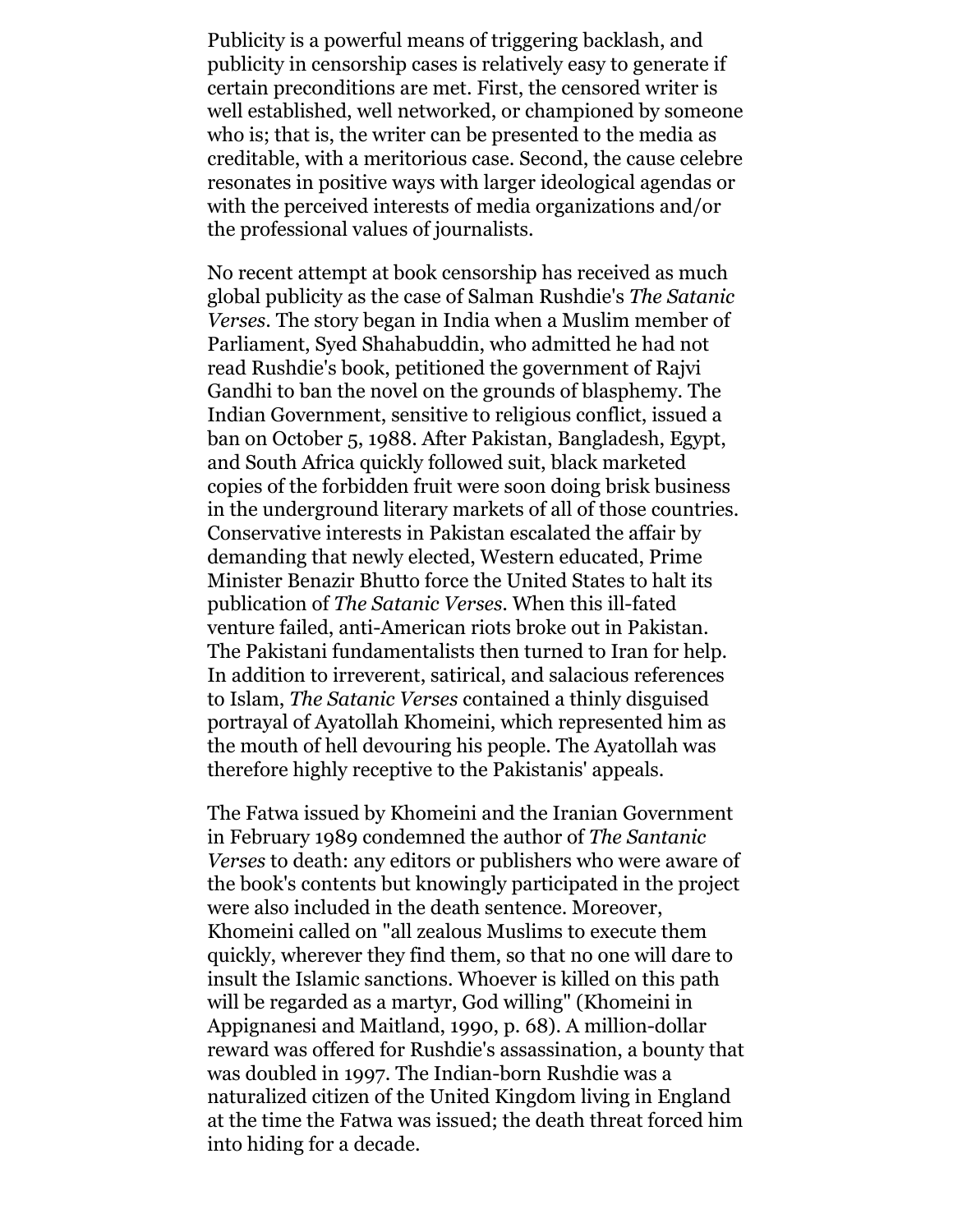In 1990, Rushdie published an essay, "In Good Faith," in which he apologized and professed his respect for Islam; but the Fatwa remained in effect. The Italian translator of *The Satanic Verses*, Ettore Capriolo, was wounded in an attempted assassination in Milan in 1991; and a week later, Hitoshi Igarishi, the Japanese translator, was stabbed to death in Tokyo. In 1993, William Nygaard, the book's Norwegian publisher, was shot and severely wounded outside of his Oslo home. Violent protests over the book in India, Pakistan, and Egypt also caused several deaths. The Fatwa was repealed by the Iranian Government in 1998. It was, however, reissued by an Iranian state prosecutor, Morteza Moqtadale; and, at that time, Ayatollah Hassan Sanier promised a reward of \$2.8 million. In February 2003, Iran's elite fighting force, the Revolutionary Guards, reignited the controversy by renewing the call for Rushdie's death; and Ayatollah Sanier raised the bounty to \$3 million. While reformist and independent newspapers ignored the 14<sup>th</sup> anniversary of the edict, the February 14, 2003 issue of the hard-line *Jomhuri Islami* featured a 16-page supplement on the Rushdie case with a front-page cartoon of the corpse of Rushdie in a coffin draped with the flags of the United States, Britain, and Israel - countries seen as supporter's of Rushdie's work (Dareini, 2003).

The Rushdie case was unprecedented; it was the first time any state has ever publicly announced its intention to kill a citizen of another country for a crime of ideas, as well as anyone associated with the publication of those ideas. Moreover, by authorizing and, in effect, deputizing all Moslems to carry out the death sentence without regard to the sovereignty of the nation in which the execution might take place, the Fatwa was in flagrant violation of international law and of international human rights accords (D'Souza, 1995).

International response to the Fatwa were immediate, extensive, and multi-faceted: protests were issued by the British and U.S. governments and the European Union; international human rights and freedom of expression groups like Article 19, Writers and Scholars International, and P.E.N. championed the case; the Western press expressed outrage and kept the media spotlight on the Rushdie case for years; and prominent authors and other public figures spoke and wrote eloquent pleas on Rushdie's behalf. Britain broke off diplomatic relations with Iran. Intense international diplomatic pressure was put on the Iranian Government; this pressure eventually prevailed even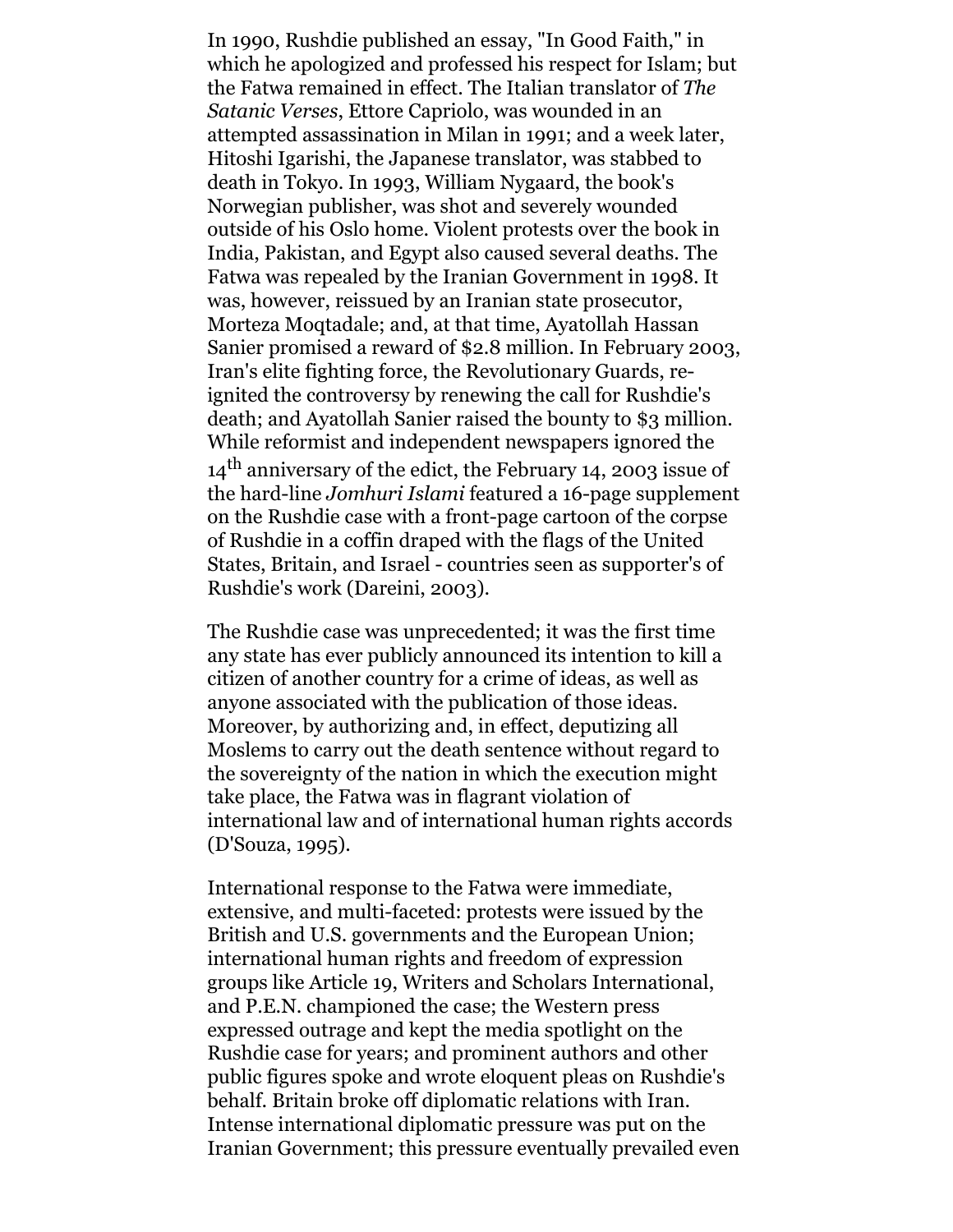though religious hard liners refused to recognize the Iranian Government's official lifting of the Fatwa.

For our purposes, the complex backfire the Rushdie case produced is particularly instructive because: (a) it raises questions about what qualifies as successful political jiu-jitsu in censorship cases; and (b) it emphasizes the importance of context in launching and assessing political jiu-jitsu. Viewed from a Western perspective, the Fatwa against Rushdie failed. Without the Fatwa, *The Satanic Verses* would have been published without fanfare, received mixed reviews, and would have been largely forgotten by now. Instead the book became an international bestseller; and its author, for a time, became a household name even among people who do not read books (Shapiro, 1989). The Rushdie case was a shining moment for many defenders of free expression including the European Union, Article 19, P.E.N., Writers and Scholars International (publishers of the influential London-based of *Index on Censorship*), the American Library Association, among other organizations and individuals.

Rushdie himself became a virtual captive of the British Government, which provided him with safe houses and round-the-clock guards until he moved to the United States in 2000. Rushdie reports that he suffered from depression during his decade underground and that his marriage broke under the strain. Yet, he continued to write and publish. Even by his own assessment, however, his bitter sojourn has been a triumph, albeit a dark one: as he puts it, "To live, to avoid assassination, is a greater victory than to be murdered" (quoted by McNamee, 1999, p. 5).

Nevertheless the Rushdie case revealed some significant fissures in the West's own support for freedom of expression. Perhaps most striking was the cowardly stance taken by chain bookstores, which typically portray themselves as frontal troops in battles against censorship. W.H. Smith, England's primary chain, withdrew the book from some of its stores after a ritual book burning in a Moslem neighborhood and fire bombings of some stores. However, the U.S.'s major chains - Waldenbook, B. Dalton, and Barnes and Noble went much further. They pulled the book from their shelves citing fears of terrorism, thereby demonstrating that corporate conglomerates cannot always be relied upon in censorship battles even when there is high consumer demand. Several European publishers also canceled their editions of the book, although most subsequently reversed their decisions.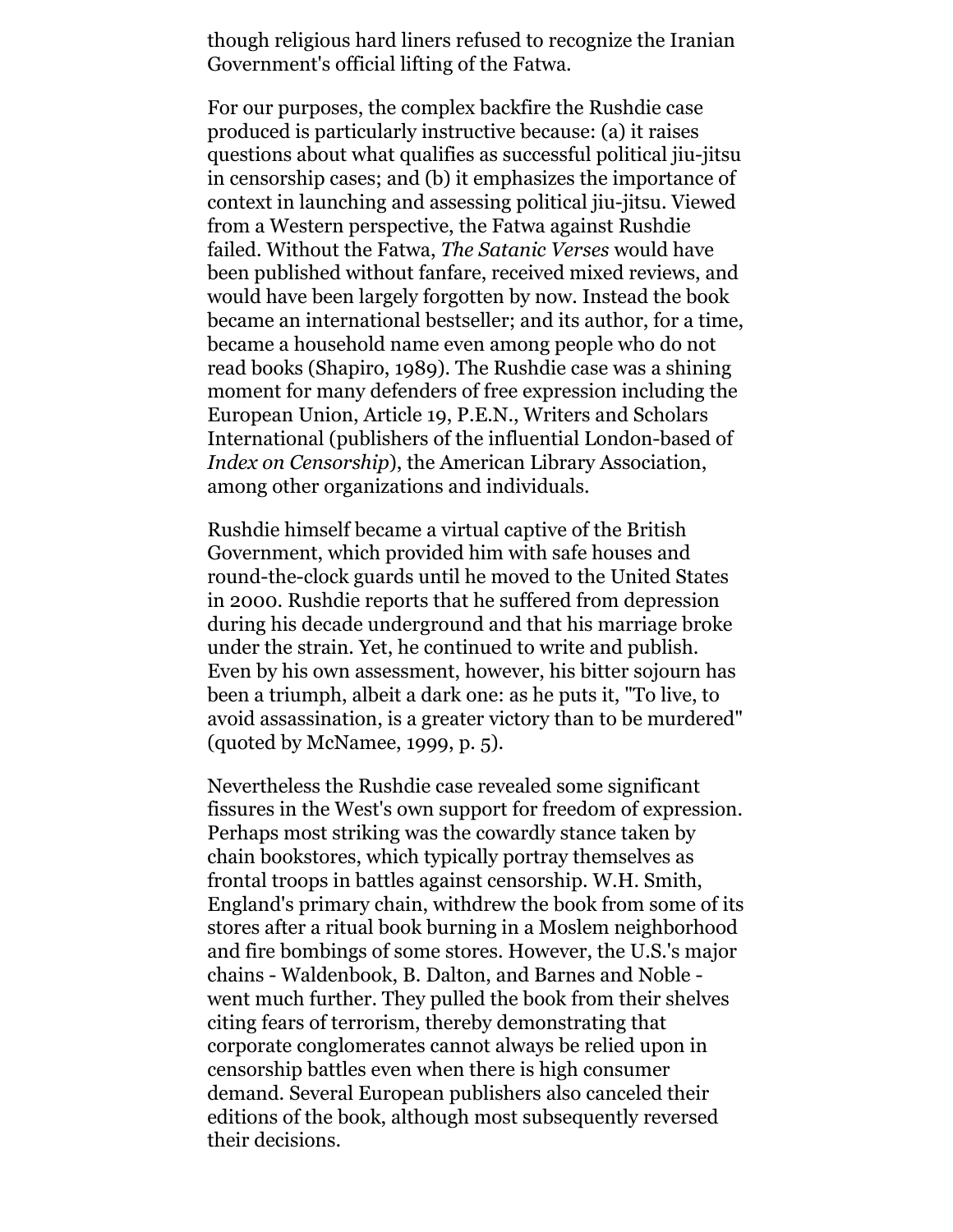Politicians also proved to be uncertain allies. Many political figures tempered their defenses of freedom of expression with qualifications; some condemned the book while defending its right to be published, whereas others agreed that it was blasphemous and suggested it should not be read. Canada, a liberal, book-loving democracy, began banning procedures on the grounds that *The Satanic Verses* was hate literature, only abandoning the effort because the book did not meet the law's terms.

Newspapers were more reliable supporters, joining writers and other intellectuals in exposing the book chains' collective failure of nerve. The American Librarian Association protested against the Fatwa and the book chains' selfcensorship. Librarians across the U.S. resisted pressures to remove the book from circulation, with some taking extra measures, including ordering more copies than usual, to ensure that the book would be available to readers. Other intellectual and cultural institutions, with few exceptions, also proved to be staunch opponents of censorship: Massachusetts Institute of Technology (MIT), for example, named Rushdie an honorary visiting professor, an honor that the university had only conferred four other times in its history.

Viewed from a radical Islamic perspective, however, it can be argued that the Fatwa also succeeded to a significant degree even though Rushdie survived and continued to publish. Rushdie did apologize for writing *The Satanic Verses*. A translator was executed. The book was in fact banned in many countries throughout the world. Two Muslim leaders in Belgium, who opposed Rushdie's death penalty, were murdered. Many non-Moslems agreed that the book was immoral and blasphemous. Radical Islam has continued its rapid growth; and the Fatwa against Rushdie helped draw, reinforce, and widely publicize the lines that separate the Muslim world from the secular values of the West. The stern discipline of radical Islam was modeled for its growing population of youthful followers; and the sacrosanct status of the Qu'ran was defended. Khomeini himself considered the Rushdie affair a success, claiming that it had saved Iran "from a naïve foreign policy" (Watson, 1989).

What lessons can activists learn from the Rushdie case? First, success and failure are 'both/and' terms rather than mutually exclusive categories. Both sides won and lost some ground in the Rushdie affair. In highly polarized contexts, partial victories are sometimes all that are possible.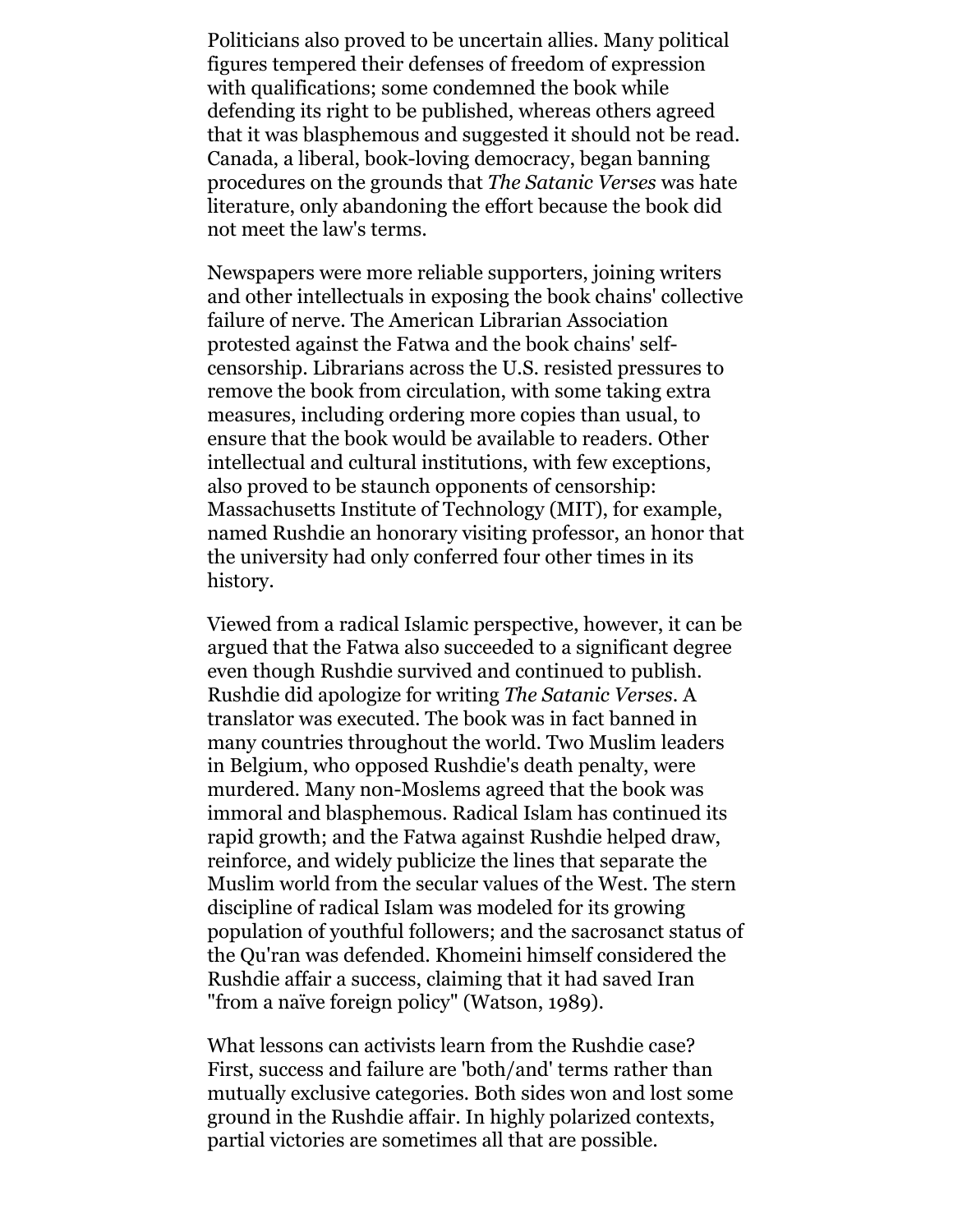Second, when feasible - and it is often not in censorship cases - activists should select their fights carefully. Despite the praise of some world class literary figures, *The Satanic Verses* and Salman Rushdie were not the ideal candidates for valorization. That is, Rushdie does not stand on the kind of high moral ground that Solzenitsyn occupied during the Cold War. There are many thoughtful people who campaigned against censorship of *The Satanic Verses* who did not like the book or admire its author. Remember even Rushdie apologized for the book. There are other writers who have been targets of death threats by radical Muslims in recent years whose cases might have generated more unconditional support in the West; yet, these cases have received little or no press in mainstream media. An example is the Bangladeshi novelist Taslima Nasrin, who was sentenced to death in 1994 for advocating the emancipation of Muslim women and greater religious tolerance (McNamee, 1999, p. 5).

Third, it is usually easier to rally positive media support for cases of book or other forms of media censorship than for other kinds of dissidence, protest movements or whistleblowing. The reasons for this will be examined more fully in the concluding section of the paper. Suffice to say here that common membership in the fraternity of print makes a writer who is censored, no matter how abhorrent his or her views, a kindred spirit; whereas other dissenters, no matter how just their causes, are routinely viewed with professional skepticism by journalists. Rushdie certainly benefited from membership in this fraternity. Moreover, the obsession with celebrity that migrated from the tabloids to the mainstream press in the early 1980s added cache to Rushdie's case. The Fatwa made him famous; and his fame made him a celebrity, whose surprise appearances at glitzy London parties (which he wouldn't have been invited to before *The Satanic Verses* furor) endowed Rushdie sightings with high news and cash value. In sum, understanding the professional ideology of the press, news values, and the economic and social structures of media organizations is an indispensable asset in gaining support from the press that can contribute to making censorship backfire.

## **Middle East Conflict: boycotts and blacklists of scholars backfire**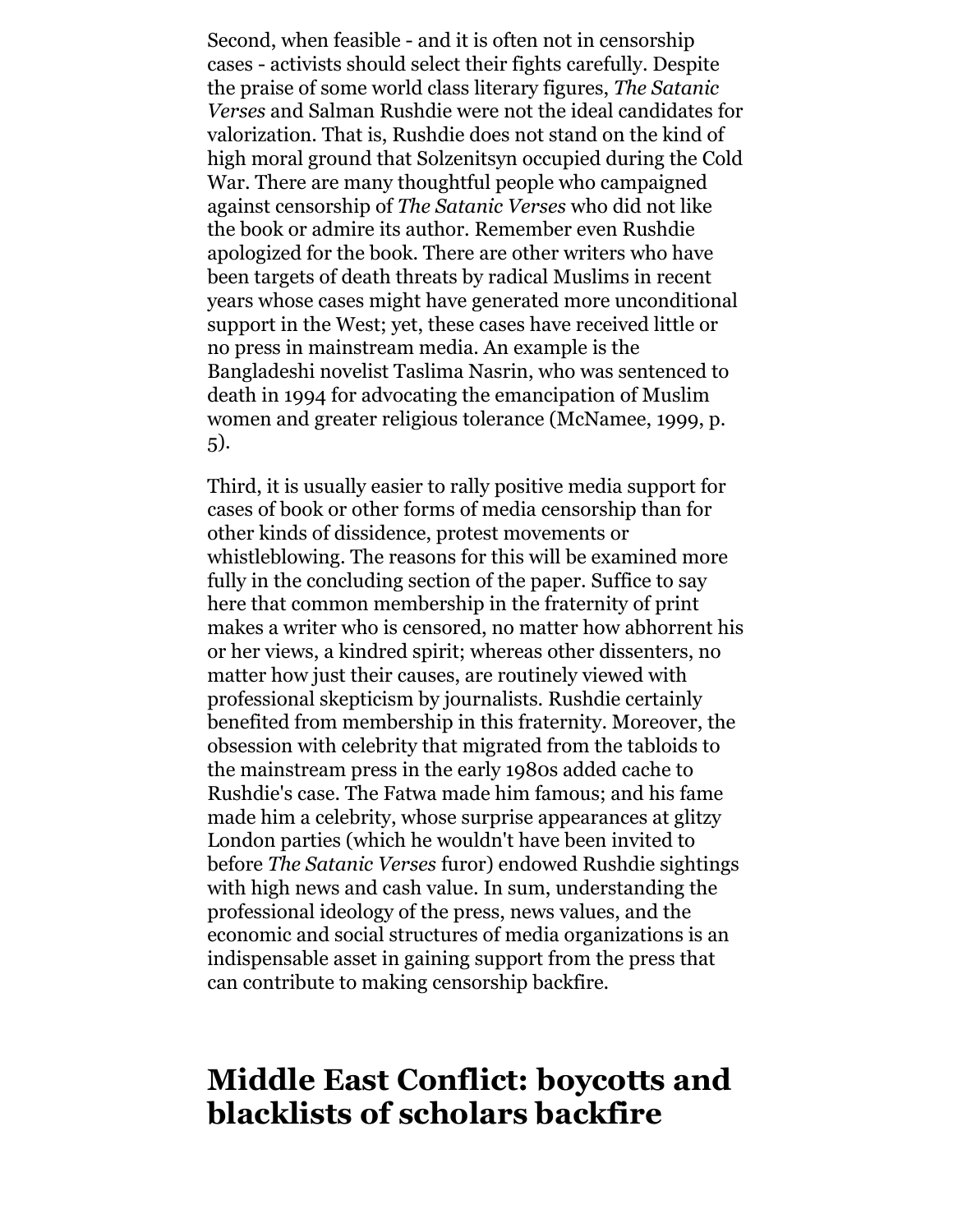The political conflict in the Middle East has recently incited attempts by partisans on both sides of the hostilities to censor, boycott, or blacklist scholars and their scholarship. While all of the reverberations of these efforts cannot yet be measured, it is clear that they have incited significant backfire that has damaged partisans on both sides. The academic boycotts are frequently referred to in the singular; however, there were actually two, one initiated by Oxford professors Colin Blakemore and Richard Dawkins and the other by [Bradford University's Hilary Rose and the Open University's Steven Rose], mounted on a joint web-site [\(www.pipo.org\).](http://www.pipo.org/) The boycotts became world news on April 6, 2002 when *The Guardian* (London) published a letter signed by 120 university scholars, primarily mathematicians and scientists, calling for a boycott of research and cultural links with Israel by the European Union and the European Science Foundation until Israel abides by United Nations resolutions and opens serious peace negotiations with the Palestinians. The petition was subsequently signed by many more scholars (almost 300 by May  $17<sup>th</sup>$ ) including some Israelis. A fierce debate ensued: the categorical condemnation of all Israeli scholars invited and quickly received charges of anti-Semitism. The controversy escalated further when two Israeli scholars, Gideon Toury of Tel Aviv University and Miriam Schlesinger of Bar-Llan University, were dismissed from the editorial boards of academic journals owned by Mona Baker of the University of Manchester, who said she was honoring the boycott after long and painful soulsearching reflection. Schlesinger's case was particularly newsworthy because she is a former chair of Israel's chapter of Amnesty International and a critic of Israel's policies in Gaza and the West Bank.

Leonid Ryzhik, a Russian-born University of Chicago mathematician, organized a counter-movement, "Don't boycott Israel," launched a web-site (www.anti-boycott[petition.org\), and posted 2,200 signatures, including tw](http://www.anti-boycott-petition.org/)o Nobel Prize winners. The Ryzhik petition, which was also published by *The Guardian* (May 22, 2002), described the British petition as "immoral, dangerous and misguided" and claimed that it "indirectly encourages the terrorist murderers in their deadly deeds." The EU commissioner for research, Philippe Busquin, dismissed the British-organized petitions calling for the academic boycott as "counter-productive," citing scientific cooperation as a means of encouraging dialog and negotiations in the Middle East (*The Guardian*, May 27, 2002). Some of the signers of the call for the academic boycott (including Dawkins) subsequently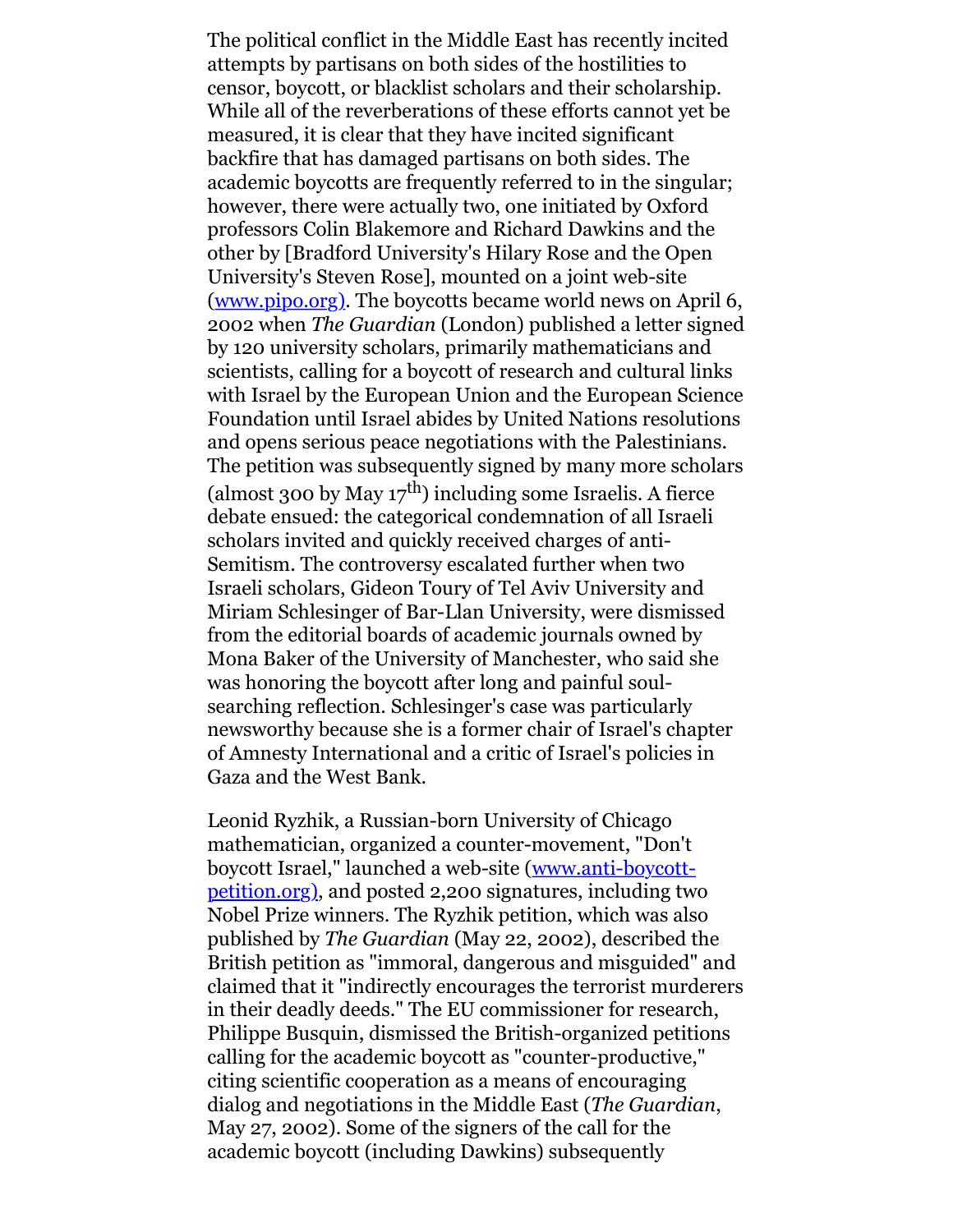withdrew their signatures from the original petitions. Yet, Dr. Aaron Benavot of Hebrew University, who also organized a counter-boycott petition, reports that there is anecdotal evidence that the academic boycott is having an effect (*The Telegraph*, May 16, 2002).

The very idea of boycotts in matters of the mind struck critics, including some who oppose Israeli policy, as untenable because they run counter to the professed norms of academic freedom and scientific inquiry. One consequence of the backfire generated by the calls for academic boycotts of the Israelis is that they have made it far more difficult to articulate and publish legitimate criticisms of individual Israeli scholars and think tanks that do actually function as propagandists for Israeli policy.

In a more recent case, Middle East scholars in the U.S. were targeted by a pro-Israeli, Philadelphia-based think tank, the Middle East Forum, which set up a web-site, "Campus Watch" ([www.campuswatch.org\)](http://www.campus-watch.org/), and posted dossiers on eight Middle Eastern studies professors because of their views on Palestine and Islam. Calling these scholars "hostile" to America, the web-site asks readers to report other Middle East lectures, classes, and demonstrations to the Forum's director, Daniel Pipes of the University of Pennsylvania. Those listed on the site have been reportedly received thousands of threatening and racist emails; and they have been put in the position of having to defend their intellectual integrity to the press as well as to their Jewish students.

The site has, however, generated a nation-wide backlash. Protesting against what they characterize as "blacklisting," hundreds of scholars have attempted to "turn themselves in" to the Forum in an organized act of solidarity with the eight scholars. Led by colorful University of California at Berkeley scholar Judith Butler, who is herself Jewish, the protest has migrated from the web to the mainstream press where Butler's message - that there is "a very fundamental mistake in assuming that any position critical of contemporary Israeli policy is anti-Semitic" - has reached far beyond the academic audience originally targeted by the web-site (*San Francisco Chronicle*, September 28, 2002).

It is an inconvenient fact of history that academics and intellectuals, despite their professed commitments to academic freedom and open inquiry, have often included individuals and groups who have been as eager as tyrants to silence opposing views. This is as understandable as it is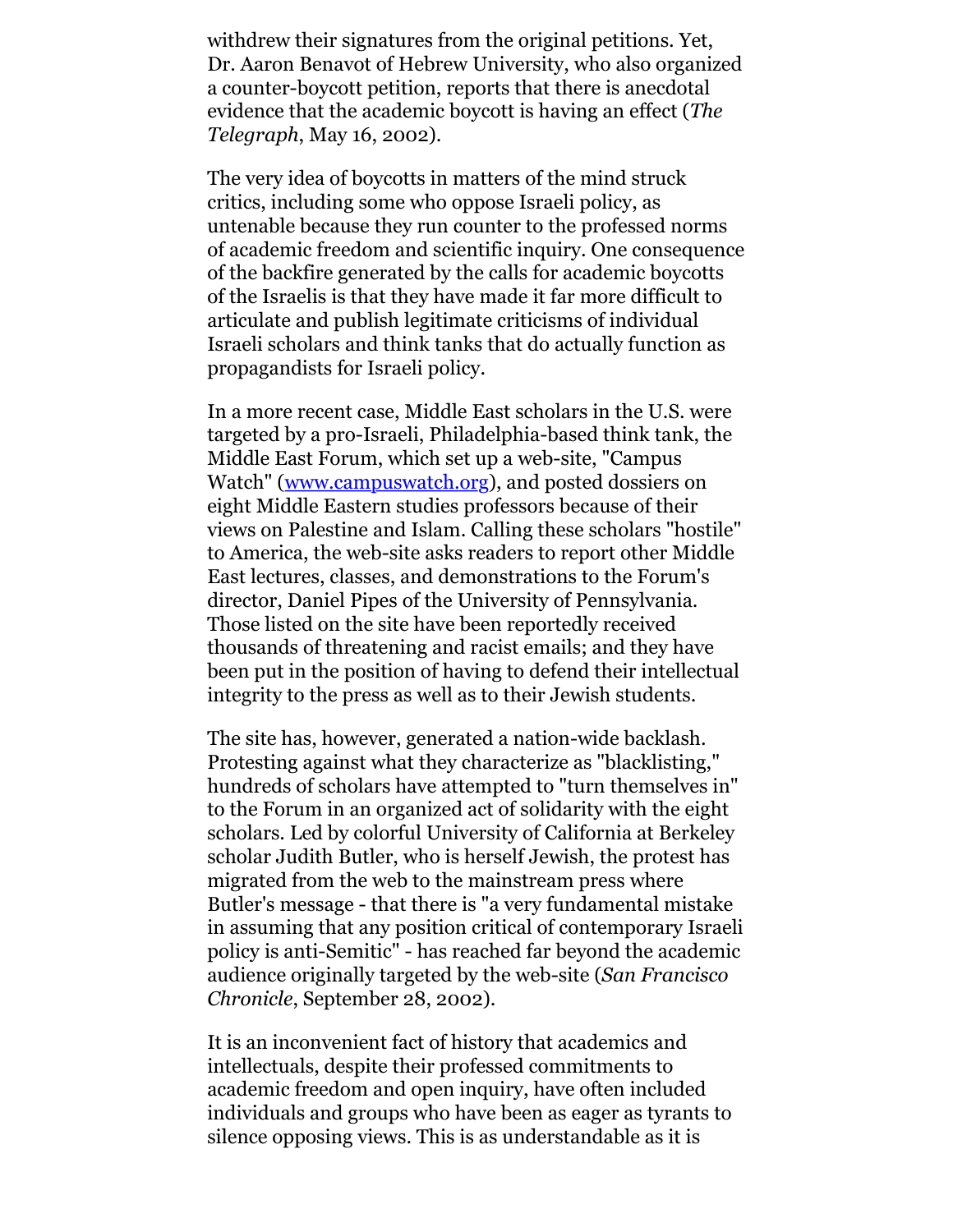lamentable. No one has more passionate attachments to or deeper investments in securing the futures of particular ideas, theories, and paradigms than their authors; and no one is more tenacious in rooting out, exposing, and condemning what they sincerely regard as wrong-headed, inaccurate, or dangerous ideas than scholars or intellectuals who hold opposing views. However, given the fact that free and open critical exchange of ideas is a constituent principle of post-Enlightenment secular scholarship, those scholars and intellectuals who move beyond vigorous criticism of adversarial views to advocating boycotts or blacklists have no moral ground to stand on. Boycotts or blacklists in matters of mind invite and deserve backfire. Boycotts do, of course, remain useful tactics in the David and Goliath struggles in campaigns for justice in which grassroots organizations find themselves pitted against the staggering resources of governments and large corporations.

## **Conclusion**

An examination of cases where censorship backfires provides some valuable lessons in how to make this happen. The first important point is that the censorship should be exposed to audiences who will be outraged by the act of censorship itself or by the disproportion between the act (speaking out) and the censoring response (a heavy-handed attack). It is essential to have solid documentation, which means that only some cases of censorship can be exposed in this way.

It is important not to be intimidated. Censorship is often backed up by threats of what will happen if those who are censored do not acquiesce. It can be rewarding to see these threats as potential opportunities. By exposing the threats, the backlash can be made all the stronger.

Targets of censorship need to be prepared for further attack including personal invective - should they challenge the censorship. Once again, it is important not to be intimidated, because personal attacks can be made to backfire too. When coming under fierce attack, the first instinct of many people is to retreat, but a better response - both tactically and psychologically - can be to expose the unfairness of the attack.

The cases where the backfire effect has worked best have been in the public sphere, where appeals can be made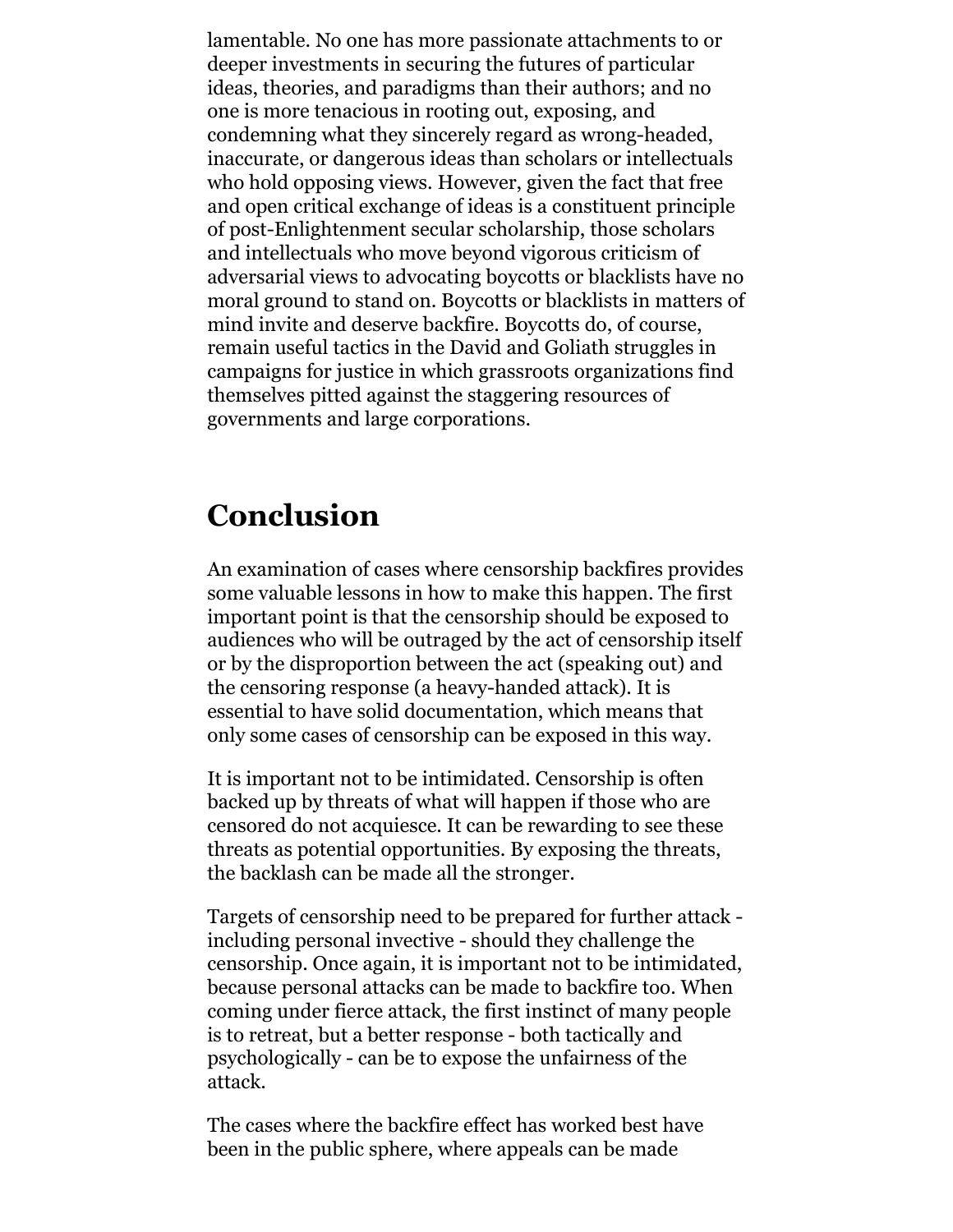directly to substantial audiences. When censorship is challenged by using an official channel - a grievance procedure or a court - then it is much harder to mobilize support. Steel and Morris responded to McDonald's use of defamation law by fighting a court case, but their real victory occurred through extensive publicity. Rushdie apologized, hoping to terminate the Fatwa through the channels it had arisen, but this was unsuccessful. It was massive publicity that turned the tide in his favor. In challenging the boycotts and blacklists of scholars, publicity again has been the key. Complaints to professional associations would have been too little and too late.

Making censorship backfire is not a task for the fainthearted. It can require great energy and staying power, plus the psychological strength to survive personal attacks. The positive side is the support received from others, which can make all the difference. In order for censorship to backfire, lots of people need to express their concern. Those who have come under attack and survived often say that expressions of support kept them going. In this we all have a role to play.

#### **Appendix: Tips on dealing with the press**

Activists seeking to trigger backfire by valorizing victims in the press require a basic knowledge of the work routines of news organizations. They need to be aware of how the daily press cycles work in print and electronic media (Jensen, 2001). For example, if activists want their cause covered by a daily newspaper that is published in morning editions, they need to know that reporters are much more likely to take their phone calls and listen to their pitches early the preceding day. Similarly, they need to be constantly and acutely aware of the time pressures all news people work under. They need to cultivate good rapport with journalists: a cardinal rule in this regard is not to waste the journalist's time.

Prepare well in advance of making contact with journalists: gather the facts for the journalist and do so using the rhetoric of objectivity that journalists recognize and consider credible. That is, cite facts using recognized sources, e.g. statistics or citations from human rights organizations, or endorsements of the victim's worthiness from respected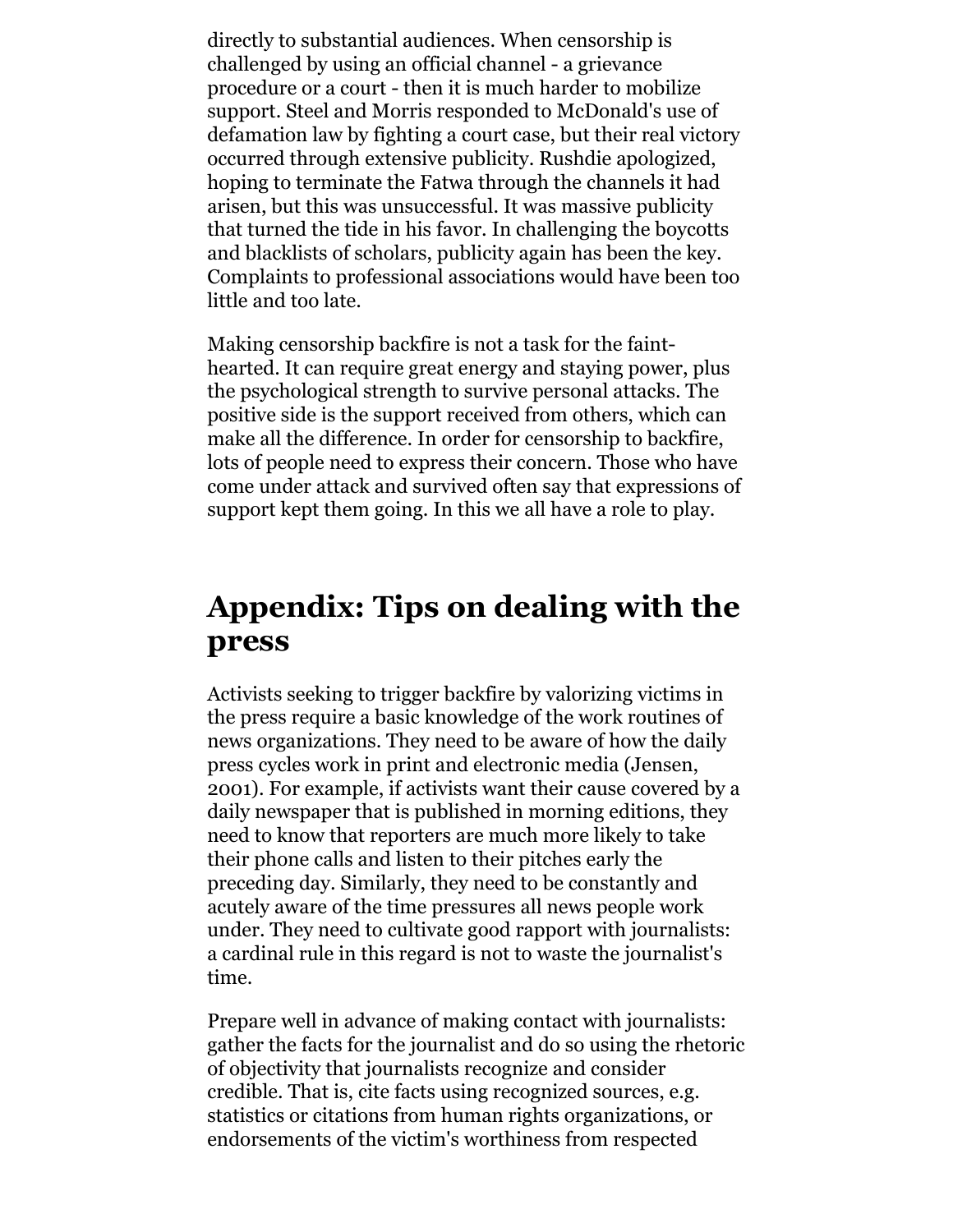individuals or organizations. Present these facts in clear and concise form; ideally in a one-page press release that answers the standard journalistic repertoire of questions: who, what, when, where, why, and how (Jensen, 2001). Wellwritten press releases submitted to newspapers from credible sources at appropriate times during the daily news cycle frequently appear in newspapers with only moderate editing; in effect, they can function as free advertising. But remember in many countries, especially the U.S., all controversial stories must be vetted by lawyers before they are published. Weekly publications, magazines, journals, and newspaper supplements are, in many cases, better outlets for such stories because the journalist has a longer lead time to investigate the story, establish the subject's credibility, and to clear publication with his or her supervisors. Alternative media, web-sites, and specialized publications like *Index on Censorship* are good places to start since they now frequently are pipelines that feed mainstream media. In dealing with electronic media, the message must be reduced to two or three sound bites: they must be dramatic and pithy, yet delivered in the cool modulations that television and radio demand. With television, visuals are also a must.

In cases of censorship, print media remain the first and best target for activists seeking to valorize the censored. Few journalists who cover controversial subjects - and censorship is always controversial - have escaped the blue pencils of excessive editorial caution or the nagging regrets of selfcensorship. Almost all seasoned journalists have had stories killed or have had to abandon promising leads because of management's fears of lawsuits or adverse effects on advertising revenues. Journalists are therefore generally sympathetic to the plight of others who are subjected to the knife of censorship; and this solidarity is especially strong when the censored are fellow writers. That is, journalists are likely to frame them as 'victims' of oppressive states, ruthless corporations, or reactionary clerics. Cases of censorship resonate closely with what Peter Hamill (1998) describes as the romantic tradition in journalism: the identification with the underdog pitted against powerful but corrupt forces in heroic struggles for justice.

Conversely, the framing conventions of news writing conventionally categorize demonstrations or protests as public disturbances; therefore, crime reporters are typically assigned to cover these events (Gitlin, 1980). Protest actions are therefore likely to be covered, if they are covered at all, using the same narrative formulas as crime coverage. Crime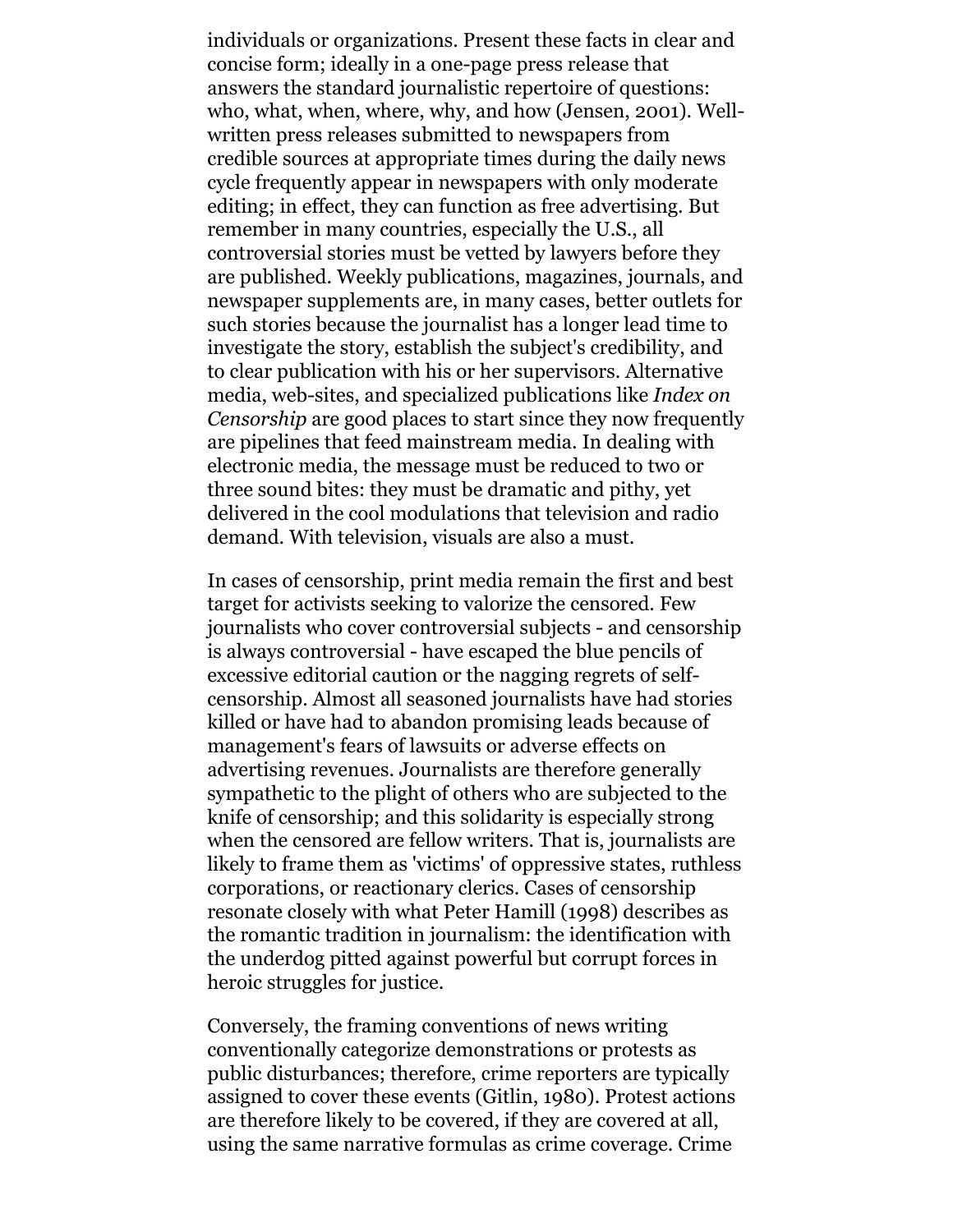reporting relies very heavily on official sources for information, e.g. the police, and other representatives of established authority. As lawbreakers, perpetrators are not considered credible sources by journalists; their side of the story is not typically reported. The views of protesters are also typically framed as deviant views by crime reporters, and rarely given a full or fair hearing. A similar dynamic applies to whistleblowers. Like crime reporters, business writers routinely rely on corporate sources (managers, public relations personnel, etc.) for information. They do not want to jeopardize their future access to information by writing damaging stories about their sources. In the case of whistleblowers, there are also legal liabilities. Corporations will typically threaten lawsuits against newspapers and individual reporters if they publish damaging information even if the information is true. For many newspapers the threat is enough to kill the story. Journalists learn not to waste time on stories that have little probability of making it into print or onto the air. Moreover, journalists, by the very nature of their craft, are expected to be "team-players:" that is, news production is an organizational process that requires cooperation, collegiality, and at least minimal levels of trust. Whistleblowers are, however, always surrounded by a cloud of suspicion: employers will claim they are disloyal, dishonest, self-seeking, and unreliable, all vices abhorred by the professional ideology of journalism. So, where a censored writer is a natural ally, a whistleblower - even a whistleblower who serves a high moral cause - is at best a suspicious character who has to work very hard to achieve credibility with journalists and other defenders of the oppressed.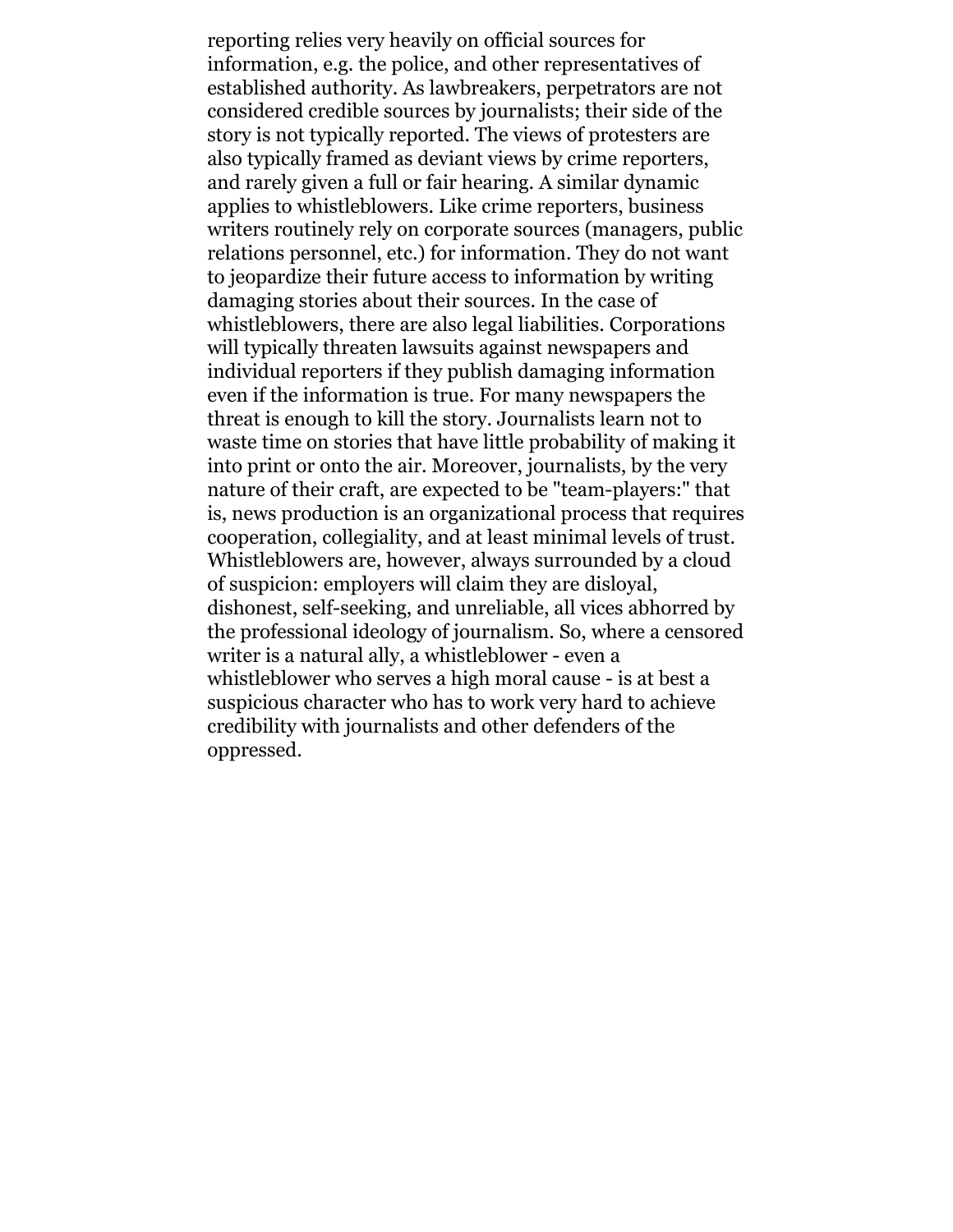

Cover art for July 2003 issue of *Counterpoise* by Rachel **Ngai** 

## **References**

Appignanese, Lisa, and Sara Maitland, Eds. (1990). *The Rushdie File*. Syracuse, NY: Syracuse University Press, 1990.

Baets, Antoon de (2002). *Censorship of Historical Thought: A World Guide, 1945-2000.* Westport, CT: Greenwood.

Branch, Taylor (1999). *Pillar of Fire.* New York: Simon and Schuster.

\_\_\_\_\_\_ (1989). *Parting the Waters: America in the King Years*. New York: Touchstone Books.

Colby, Gerald (2002). "The Price of Liberty," pp. 15-35 in *Into the Buzzsaw: Leading Journalists Expose The Myth of a Free Press* ed. by Kristina Borjesson. Amherst, NY: Prometheus Books.

Cosmos (2002). Unsigned editorial, "Post-Helsinki: The Prospects of Greek-Turkish Détente," [\[http://www.idis.gr/cosmos/vol3/cosm3.html\]](http://www.idis.gr/cosmos/vol3/cosm3.html) (last accessed December 12, 2002).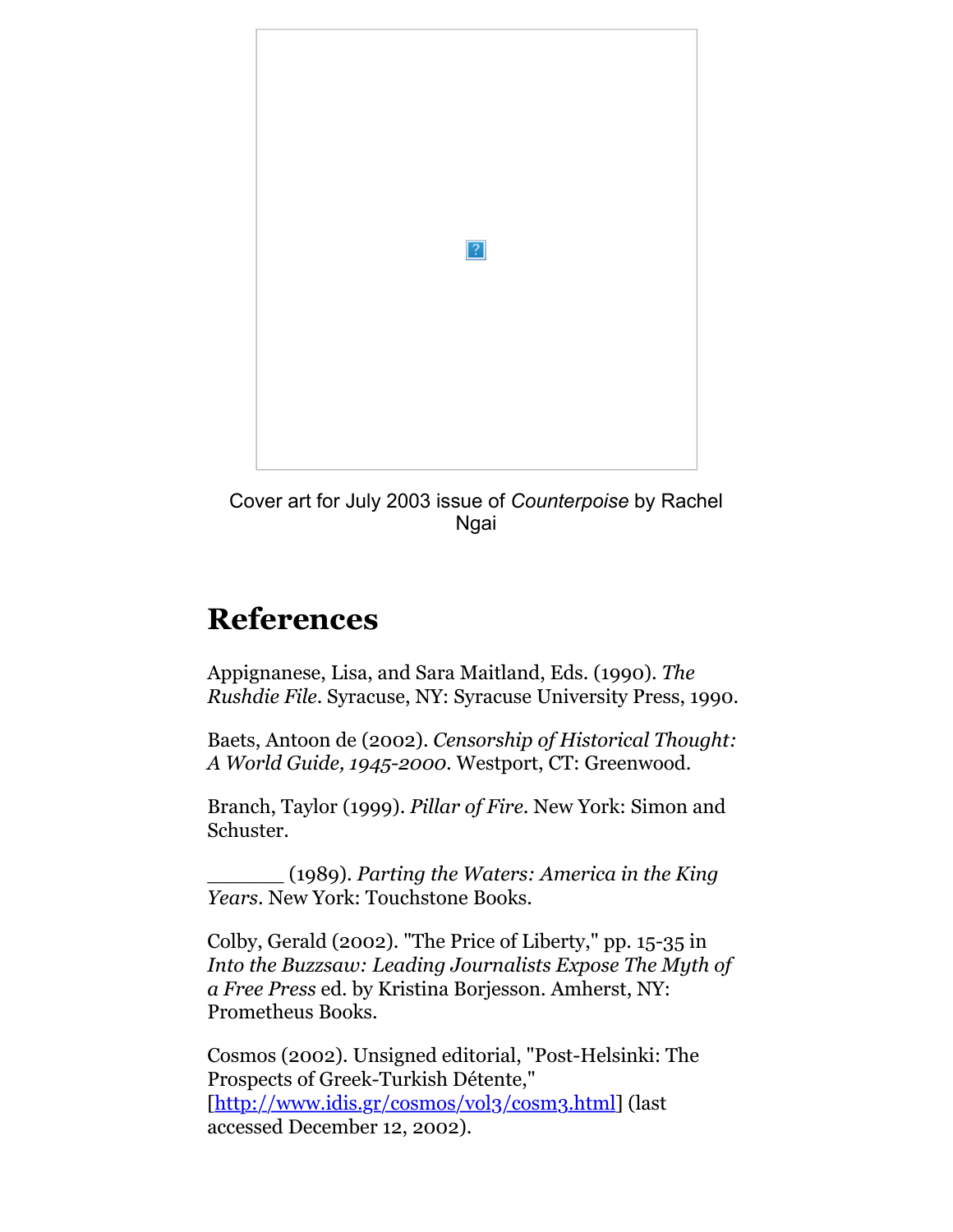Croteau, David, and William Hoynes (1994). *By Invitation Only: How the Media Limit Political Debate*. Boston: Common Courage Press, 1994.

Curry, Jane Leftwich (1984). *The Black Book of Polish Censorship*. New York: Random House.

Dalton, Dennis (1993). *Mahatma Gandhi: Nonviolent Power in Action.* New York: Columbia University Press.

Dareini, Ali Akbar (2003). "Iran Hard-Liners: Death to Rushdie, Again." Associated Press Wire, February 15, <http://www.philly.com/mld/philly/news/5190053.htm>(last accessed February 17, 2003).

De Maria, William. (1999). *Deadly Disclosures: Whistleblowing and the Ethical Meltdown of Australia.* Adelaide: Wakefield Press.

Devine, Tom. (1997). *The Whistleblower's Survival Guide: Courage Without Martyrdom.* Washington, DC: Fund for Constitutional Government.

Donson, Fiona J. L. (2000). *Legal Intimidation: A SLAPP in the Face of Democracy.* London: Free Association Books.

D'Souza, Frances, "A World Without Censorship? The Mission and Achievements of Article 19," *Logos* 6, 4 (1995), reprinted on

<http://www.osi.hu/cpd/logos/Aworldwithoutcensorship.html> (last accessed October 14, 2002).

Flanders, Laura. (2002). "Scuttling a Debate with Scandal." *Extra!* 15(4), September/October, 27-28.

Gitlin, Todd. (1980). *The Whole World is Watching: Mass Media in the Making and Unmaking of the New Left*. Berkeley: University of California Press.

Hamill, Pete. (1998). *News is a Verb: Journalism at the End of the Twentieth Century*. New York: Ballantine Books.

Hooper, David (2000). *Reputations under Fire: Winners and Losers in the Libel Business.* London: Little, Brown.

Jansen, Sue Curry (1988). *Censorship: The Knot that Binds Power and Knowledge*. New York: Oxford University Press.

Jensen, Robert (2001). *Writing Dissent: Taking Radical Ideas from the Margins to the Mainstream*. New York: Peter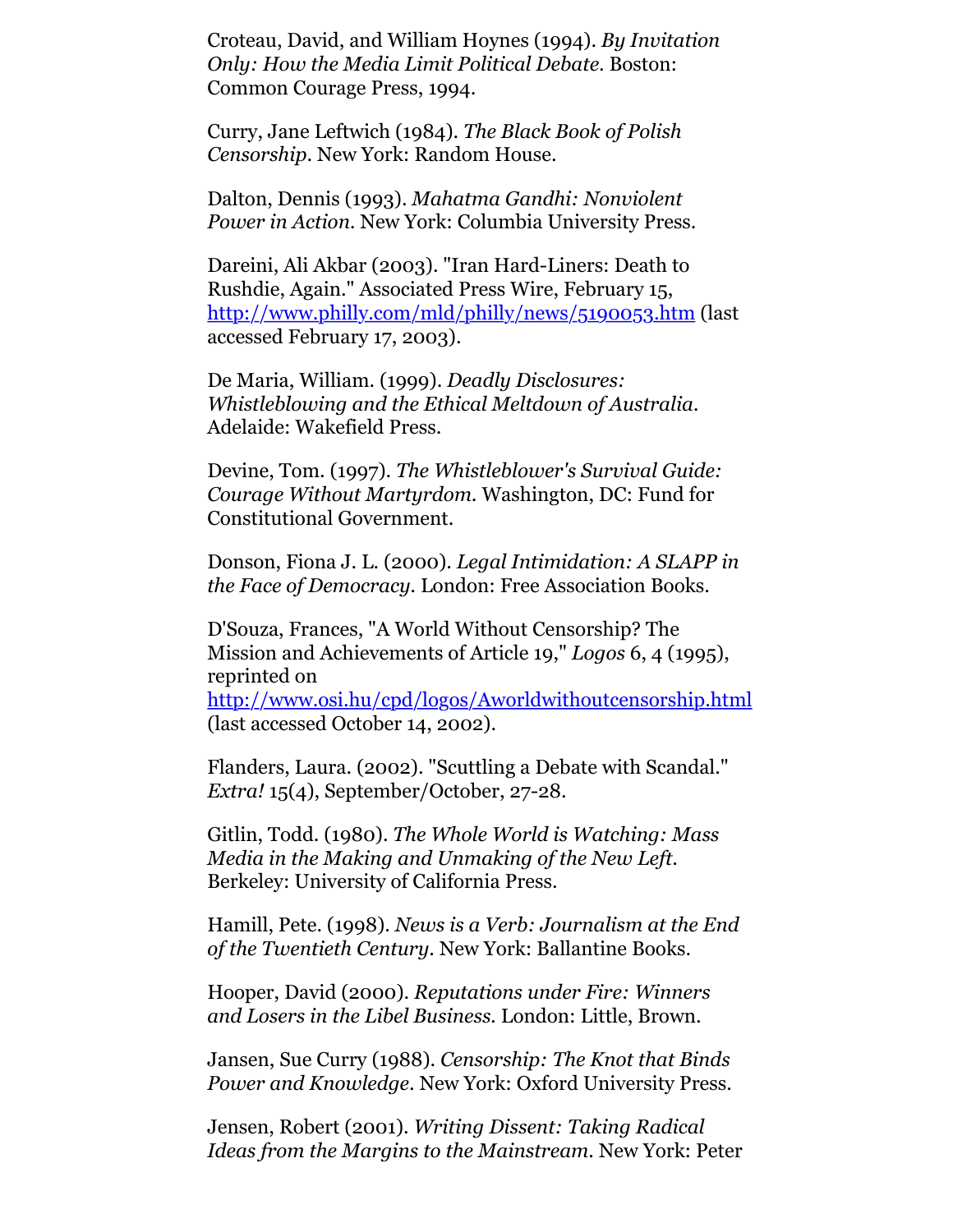Lang.

Johnson, Chalmers A. (2000). *Blowback: The Costs and Consequences of American Empire*. New York: Metropolitan Books.

Kohen, Arnold (1999). *From the Place of the Dead: The Epic Struggles of Bishop Belo of East Timor.* New York: St. Martin's Press.

Lazarsfeld, Paul F., and Merton, Robert K. (1949). "Studies in Radio and Film Propaganda." In Robert K. Merton, *Social Theory and Social Structure.* Glencoe, IL: Free Press, pp. 265-285.

Lee, Alfred McClung, and Dorothy Briant Lee. (1939). *The Fine Art of Propaganda*. New York: Harcourt, Brace and Company.

Levine, Judith (2002). *Harmful to Minors: The Perils of Protecting Children from Sex.* Minneapolis, MN: University of Minnesota Press.

McNamee, Gregory. (1999). "Literature Held Hostage: The Holy War Against Salman Rushdie Turns 10," *Tucson Weekly* [\(February 8\). http://weeklywire.com/ww/02-08-](http://weeklywire.com/ww/02-08-99/tw_book1.html) 99/tw\_book1.html (last accessed October 12, 2002).

McSpotlight,<http://www.mcspotlight.org/>

Moyers, Bill. (1999). Free Speech for Sale: A Bill Moyers Special. Produced by Public Affairs Television, Inc. (originally aired on PBS, June 8, 1999). VHS tape (57 minutes). Princeton: Films for Humanities and Sciences.

Nikitenko, Aleksandr. (1975). *The Diary of a Russian Censor*. Amherst, MA: University of Massachusetts Press.

Post, Robert C., Ed. (1998). *Censorship and Silencing: Practices of Cultural Regulation*. Los Angeles: The Getty Institute.

Rushdie, Salman (1989). *The Satanic Verses.* New York: Viking.

Shapiro, Laura. (1989). "Thanks to Protesters, a Runaway Best Seller," *Newsweek* 113 (March 6): 33.

Sharp, Gene. (1973). *The Politics of Nonviolent Action.* Boston: [Porter] Sargent.